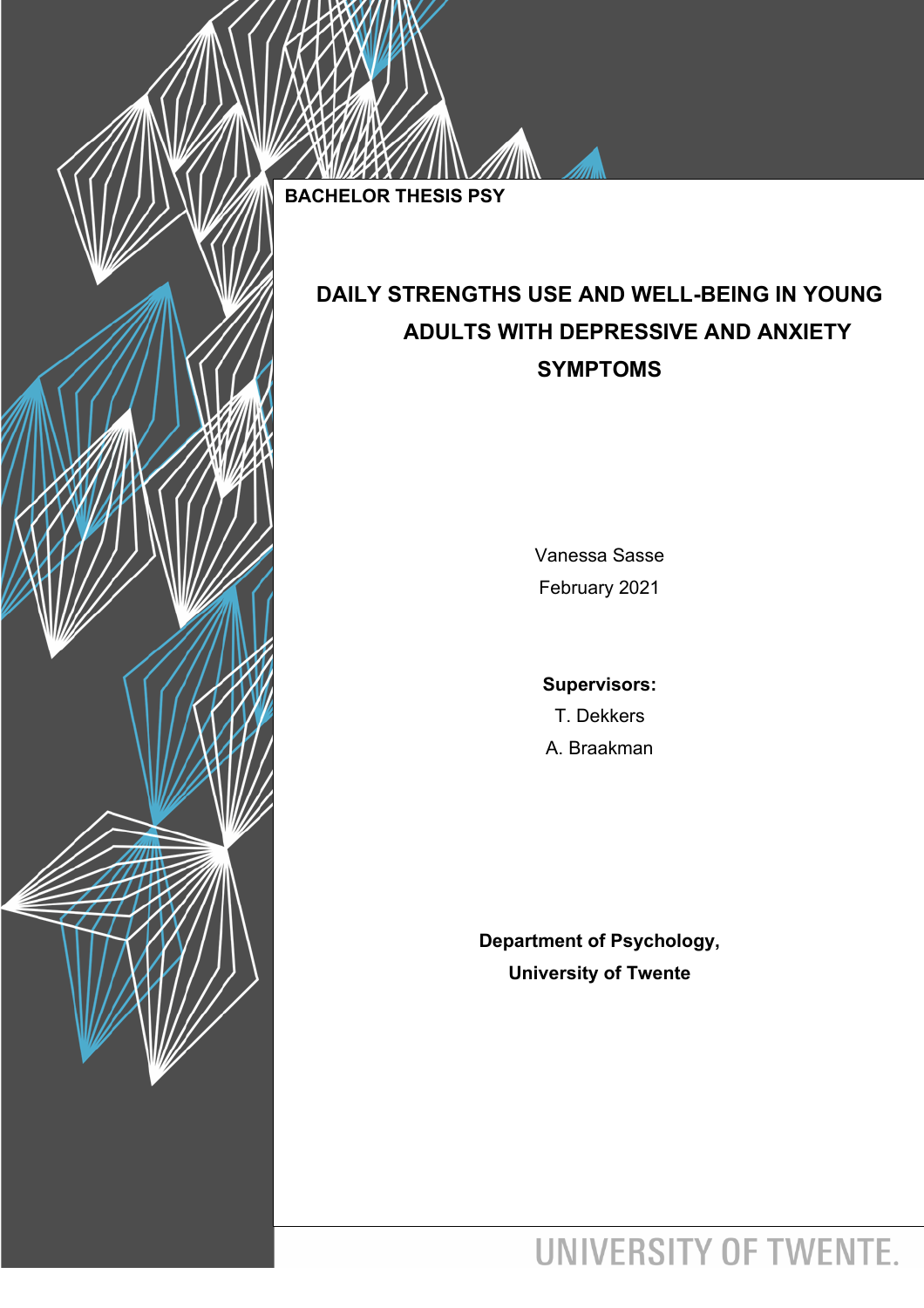#### **Abstract**

<span id="page-1-0"></span>**Background:** Many young adults suffer from depression and anxiety, which leads to lower well-being. The use of character strengths is associated with higher well-being and fewer depressive and anxiety symptoms. Especially the character strength "love" has shown to significantly increase well-being. In contrary, another study found indication for "love" being a risk factor for higher levels of depressive moods.

**Objective:** The aim of the current study was to investigate the different correlations between character strengths use, "love", depression, and anxiety. The hypothesis of the research state that all variables are significantly associated, and that use of character strength "love" show to decrease symptoms of depression and anxiety.

**Method:** The study aimed to clarify if the character strength "love" is a predictor for depressive moods. The study used an experienced sampling method (ESM) in which a sample of 13 participants (aged 18 to 25) who showed signs of depression and anxiety filled in daily online questionnaires for nine days in total. More specifically, the study examined the cross-sectional relationship between the character strength "love", the use of character strengths, and symptoms of depression and anxiety.

**Results:** On the state level, results showed that depression and anxiety are significantly associated with lower levels of strengths use and "love", whereas the opposite is not the case. Higher levels of strengths use or "love" were not found to be associated with higher or lower levels of anxiety and depressive symptoms. Results for the trait survey further show that the sample showed an average to above average possession of the character strength "love", moderate levels of strengths use, as well as borderline abnormal to abnormal signs of depression and anxiety.

**Conclusion:** Overall, young adults with frequent symptoms of depression and anxiety showed that they can still use their character strengths and the strengths "love" even when experiencing such symptoms. Future research should be directed to explore the relation of different strengths use and symptoms of mental disorders to examine whether the particular use of strengths can decrease depression and anxiety symptoms.

*Keywords:* strengths use, well-being, experience sampling, mental health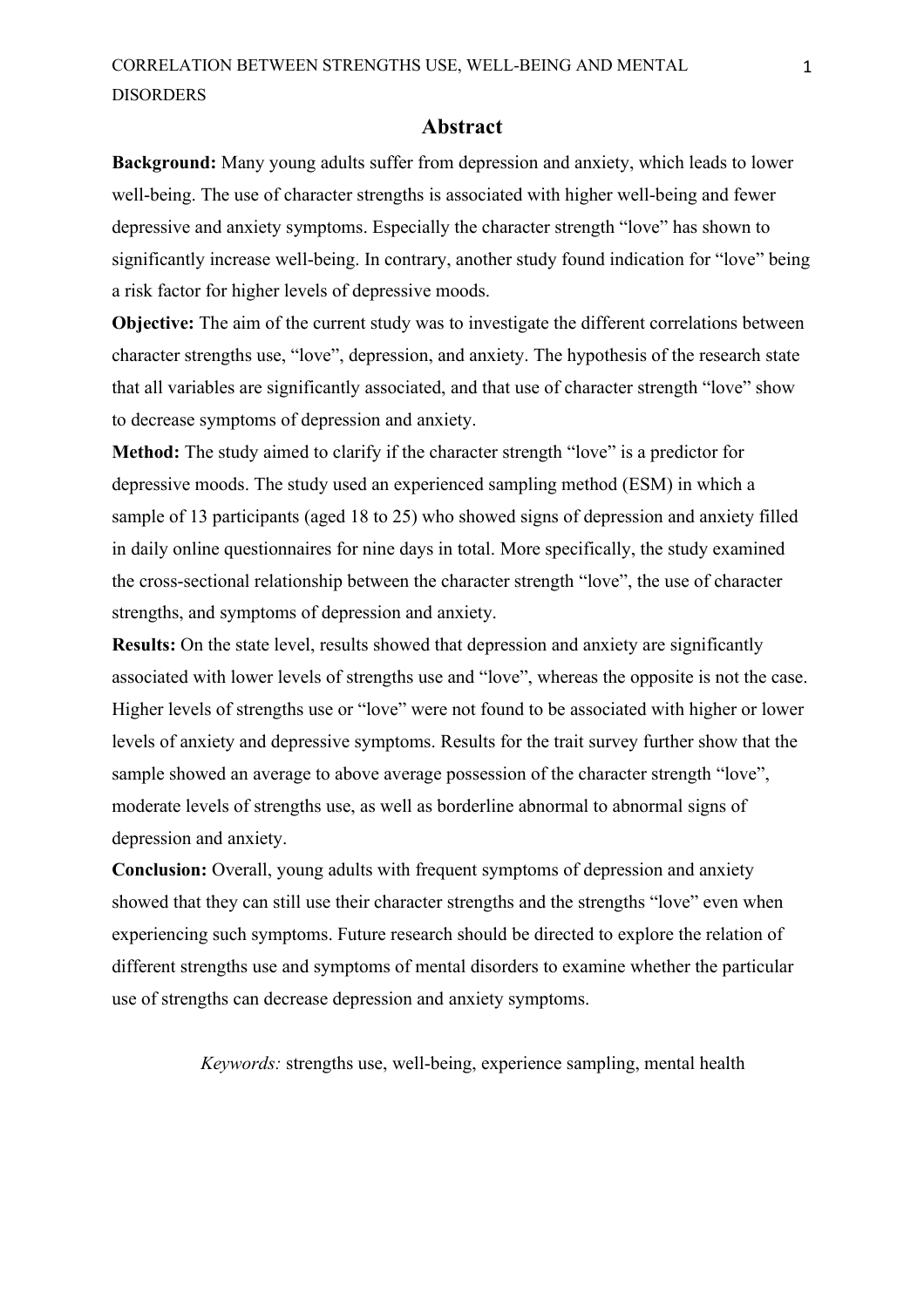## **Table of Contents**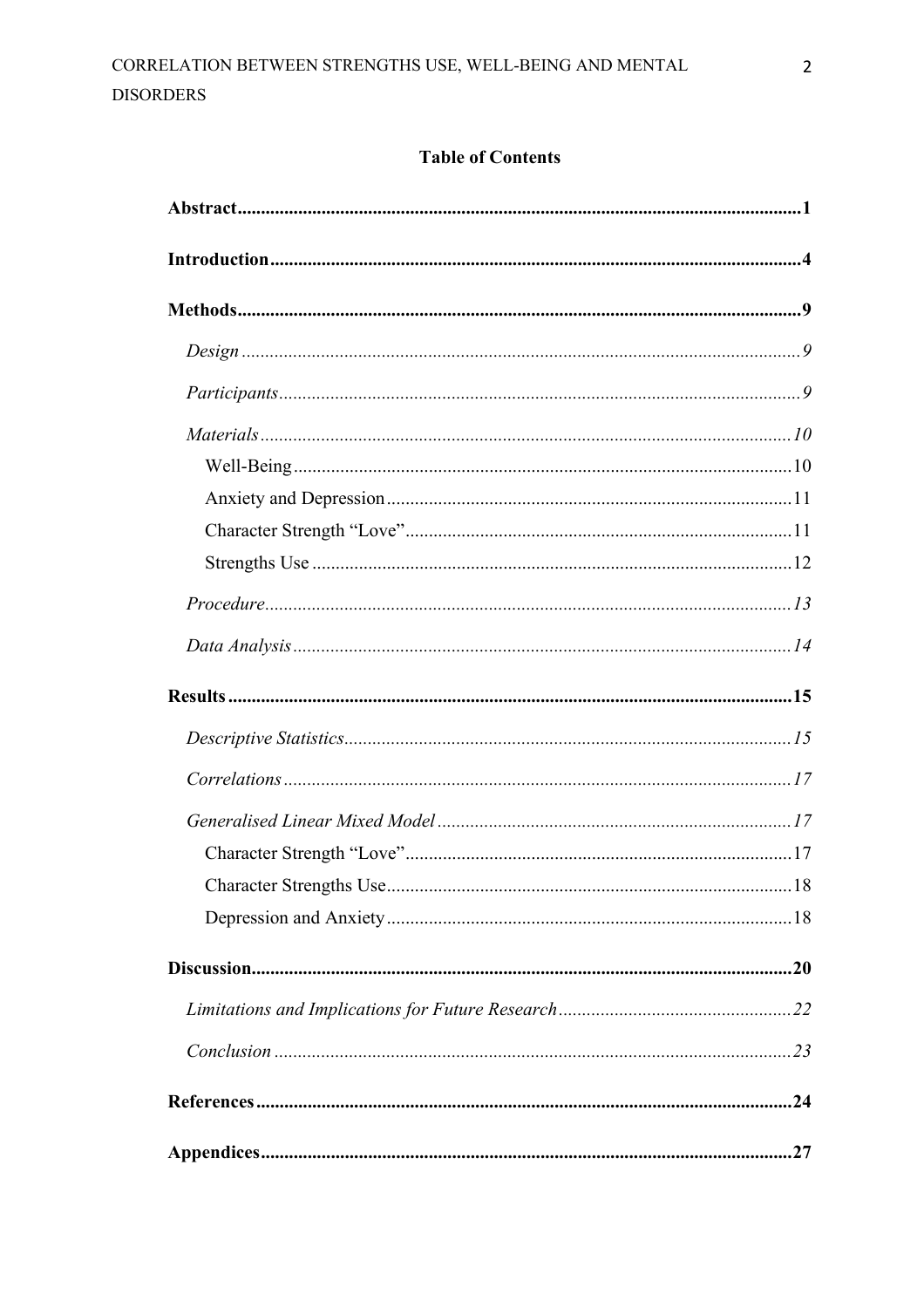| CORRELATION BETWEEN STRENGTHS USE, WELL-BEING AND MENTAL |  |
|----------------------------------------------------------|--|
| <b>DISORDERS</b>                                         |  |
|                                                          |  |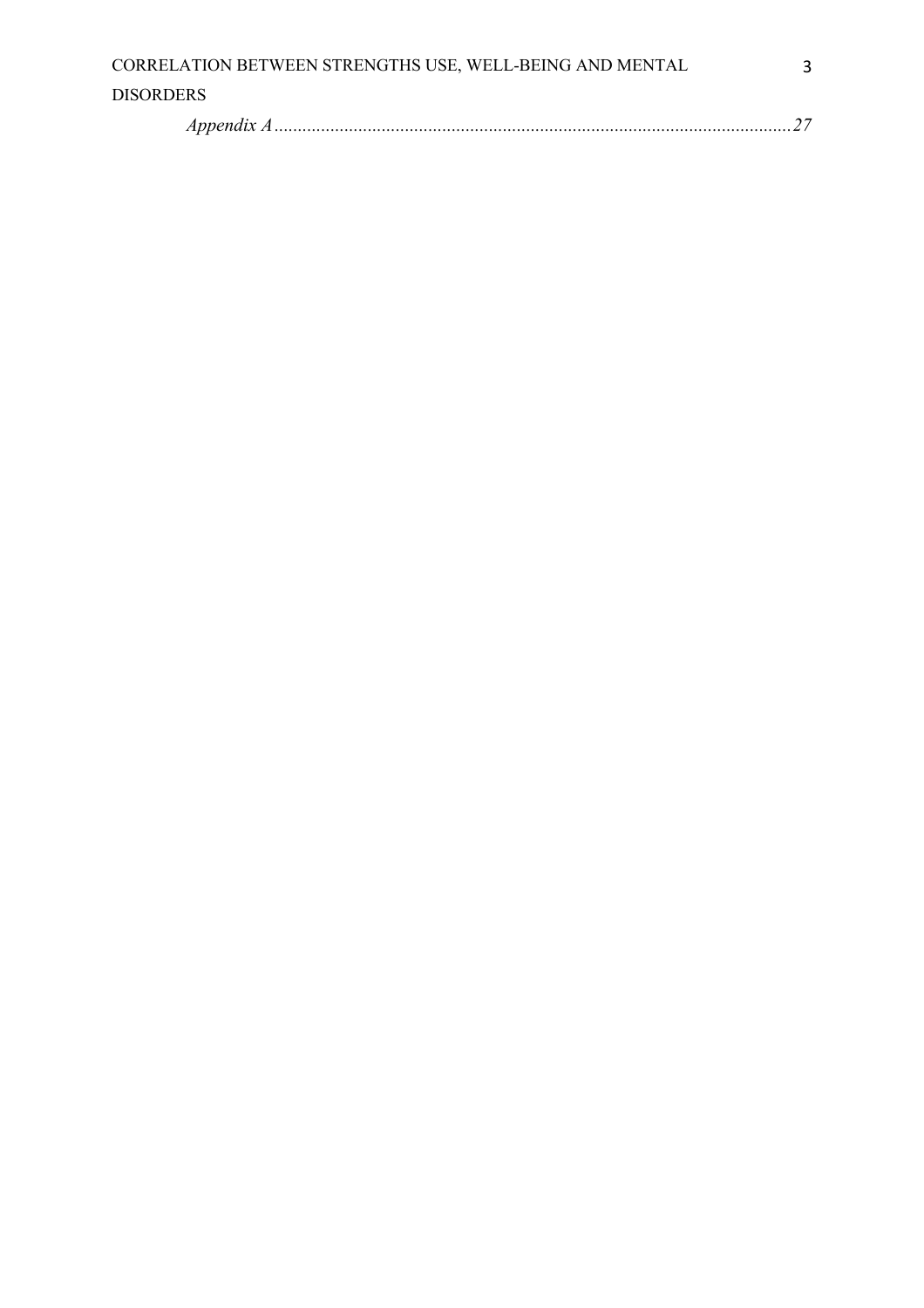#### **Introduction**

<span id="page-4-0"></span>Since World War II, the field of psychology showed to be increasingly concerned with healing illnesses and it gained understanding of how people face and endure the difficulties of unfavourable life situations and conditions (Seligman & Csikszentmihalyi, 2000). Focusing solely on the negative aspects in human life led to a neglection of aspects in life that make life worth living and led to little knowledge about how positive emotions might be able to enhance health (Seligman & Csikszentmihalyi, 2000). Positive psychology aims to understand different aspects of life rather than focusing solely on the treatment of people and looks at aspects in life ranging from negative aspects (e.g., loss, suffering, and illness) to more positive aspects (e.g., connections, fulfilment, and well-being) (Gable & Haidt, 2005). The understanding of different aspects in human life which contributes to the growth and functioning of people, as well as understanding well-being, life satisfaction and how these aspects can be increased are of main interest in positive psychology (Gable & Haidt, 2005; Linley, Joseph, Harrington, & Wood, 2006; Seligman & Csikszentmihalyi, 2000). Subjective well-being focuses on what people think and feel about their lives and is equivalent to happiness.

Seligman and Csikszentmihalyi (2000) underline the importance of the prevention of illnesses and therefore increasing well-being by reinforcing strengths rather than trying to diminish weaknesses of clients. The idea of achieving the "good life" through habituation and good character lead to the development of a classification system of strengths, the Values-In-Action-Inventory of Strengths (VIA-IS) by Park, Peterson, and Seligman (2004) (Proctor, Maltby, & Linley, 2011). Character strengths are positive traits which can be reflected as feelings, thoughts, and behaviours and the use of specific strengths is linked to higher levels of life-satisfaction and well-being (Park, Peterson, & Seligman, 2004; Proctor, Maltby, & Linley, 2011). Park, Peterson and Seligman (2004) introduce an overall of 24 different character strengths.

Even though there are many different strengths, not all strengths contribute to wellbeing and therefore decrease anxiety and depressive symptoms. The five character strengths "hope", "zest", "gratitude", "love", and "curiosity" (so called "happiness strengths" or "strengths of the heart") are the strengths most strongly associated with life satisfaction and well-being (Proctor, Maltby, & Linley, 201; for more information see Park, Peterson, & Seligman, 2004). The happiness strengths can further be divided into two categories: strengths associated to a life of engagement ("hope", "zest", and "curiosity") and strengths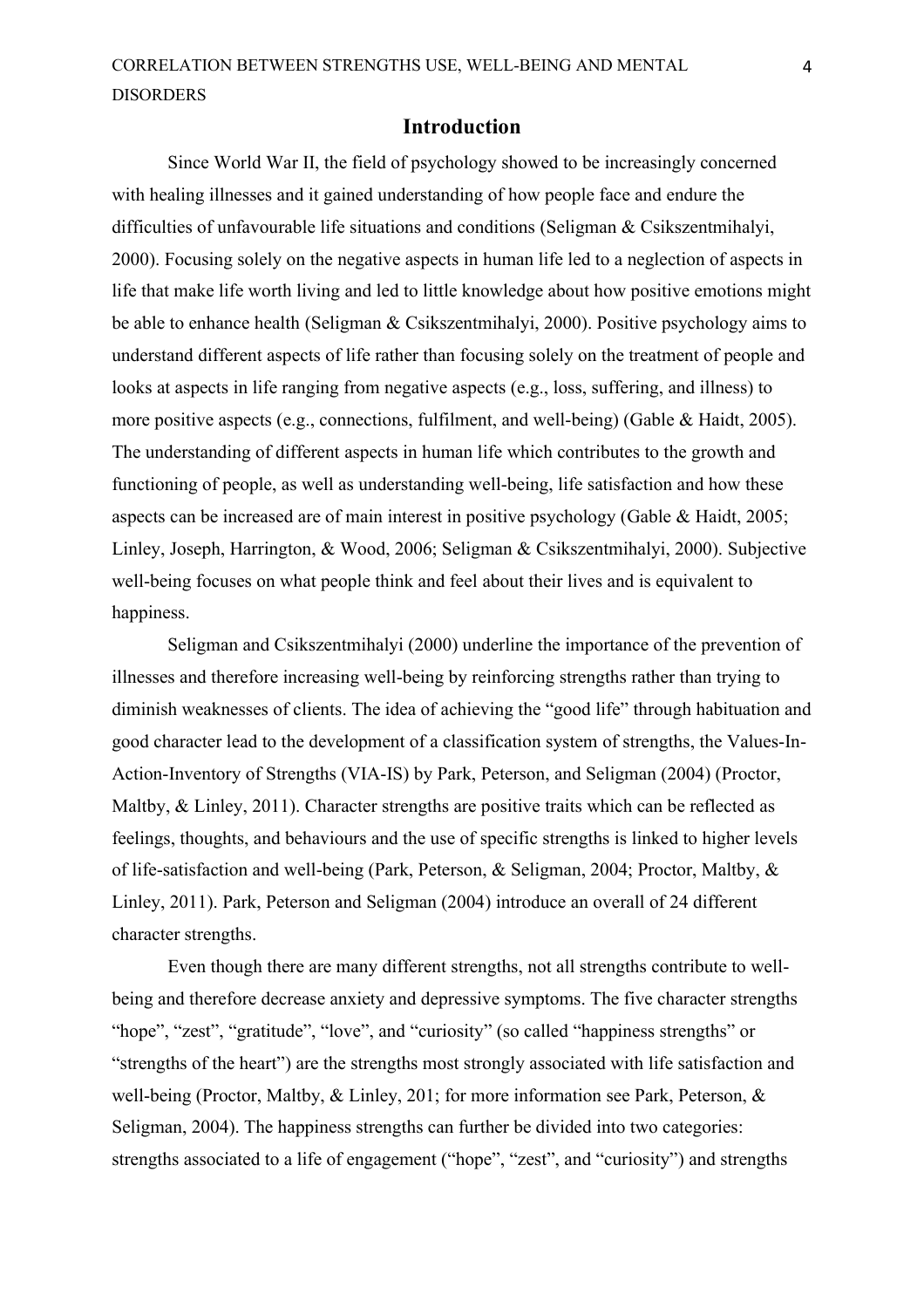associated to a life of meaning ("love" and "gratitude") (Peterson, Ruch, Beermann, Park, & Seligman, 2007; Proctor, Maltby, & Linley, 2011). The study of Proctor, Maltby, and Linley (2011) reported that strengths associated to a life of meaning ("love" and "gratitude") were greater predictors for well-being. The character strength "love" is defined by Park, Peterson, and Seligman (2004) as follows: "valuing close relationships with others, in particular those in which sharing, and caring are reciprocated; being close to people". Findings that happiness is often reported by people who value close relationships is in line with findings of research in which the character strength "love" is closely and positively associated with well-being.

Well-being does not only correlate with the absence of social problems (e.g., dysfunctional relationships) and the presence of the character strength "love" and "gratitude", but also with the absence of symptoms of psychological problems like depression (Park, Peterson, & Seligman, 2004). Hallmarks of well-being are the absence of depressive moods, moods of anxiety and the presence of positive moods and emotions (Diener, Suh, & Oishi, 1997). Further, subjective well-being serves as a protector against depression, whereas using character strengths is also negatively related to depression (Lewinsohn, Redner, & Seeley, 1991; Park, 2004).

Nowadays, mental health is an important topic, and depression, as well as anxiety are common terms. According to the World Health Organization (2017) around 322 million people worldwide are affected by depressive disorders and around 264 are affected by anxiety disorders. Both depression and anxiety are known as mental disorders which show a global increase throughout all ages and genders. Often, these two disorders co-occur, and symptoms can be very similar (WHO, 2017). According to the DSM-5 (2013), depressive symptoms may include a loss of interest or pleasure, feeling fatigued or a loss of energy, as well as feelings of worthlessness or excessive and a decreased ability to think or concentrate. Examples for anxiety symptoms according to the DSM-5 (2013) include restlessness, feeling fatigued easily, having difficulties concentrating, muscle tension, as well as experiencing troubles falling asleep. The WHO (n.d.) explains that symptoms of depression and anxiety are commonly known to be harmful for one's health and have shown to decrease the overall perceived well-being. The effects depression can have on people can be very dramatic, as it can affect one's ability to function properly and live a rewarding and fulfilling life. The effects can also have a profound impact on people's relationships with family and friends and might also negatively impact the ability to participate in the community (WHO, n.d.).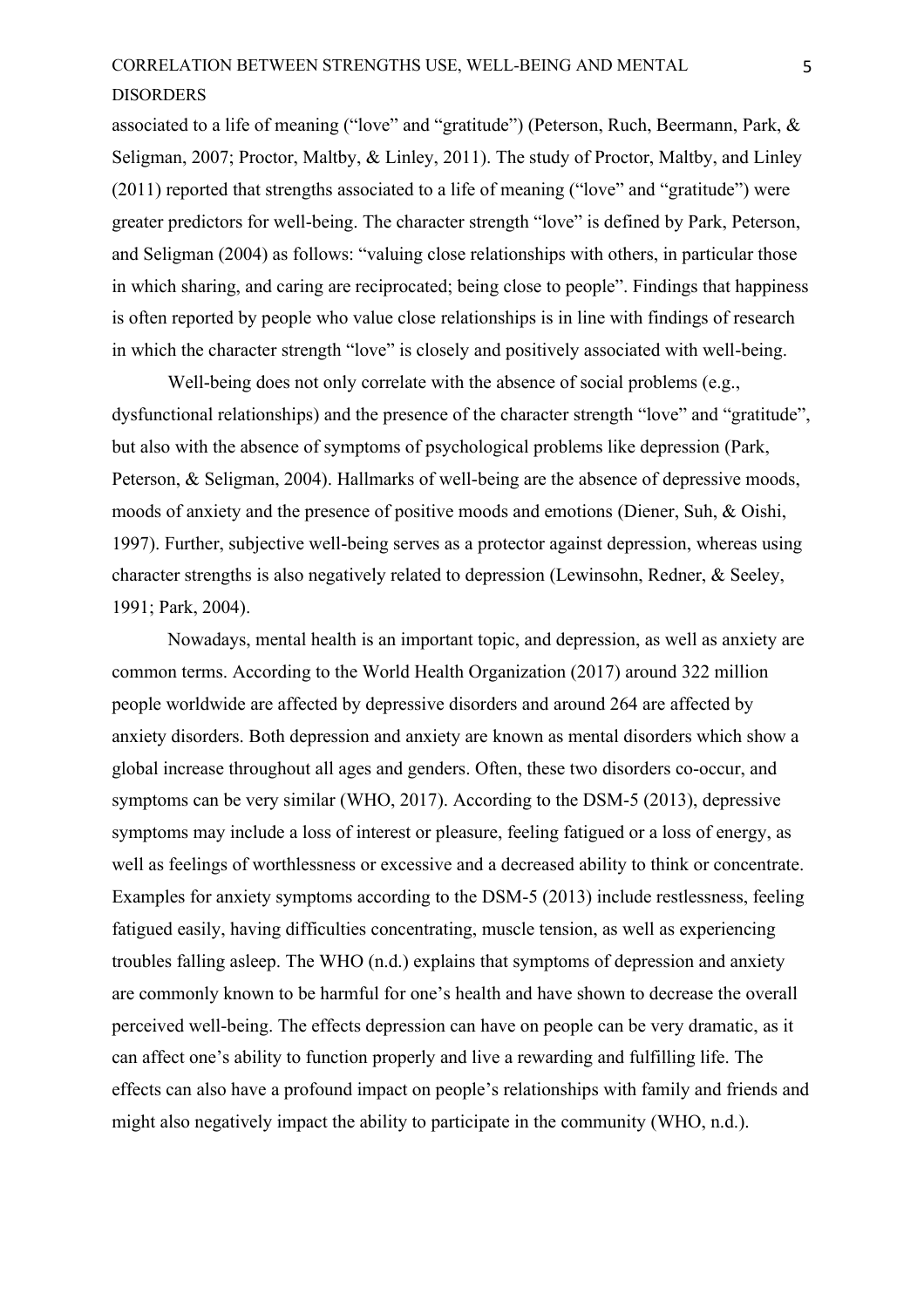The appearance of depressive and anxiety symptoms can have many causes, for example social isolation and loneliness (Matthews et al., 2016). Social isolation can be understood as a condition in which social connections are limited or absent, whereas loneliness is described as a subjective feeling of discomfort when social connections or relationships are perceived as being unfulfilling or insufficient. Both conditions often cooccur but also can be perceived separately (de Jong Gierveld & Havens, 2004; Coyle & Dugan, 2012; Tomaka, Thompson, & Palacios, 2006). Past research showed that social relationships are fundamental in human life and especially young adults attach high values to close friendships and romantic relationships (Hawthorn, 2008; Matthews et al., 2016; Vicor & Yang, 2012; Qualter et al., 2015).

Overall, well-being and the presence of love, as well as the character strength "love" as defined by Park, Peterson, and Seligman (2004) seem to play important roles in our daily life, and for our health. This suggests that valuing and having functioning relationships contribute to fewer symptoms of depression and anxiety, as well as higher levels of wellbeing. However, some studies suggest that this is not always the case. Even though the character strength "love" has shown to increase well-being, the study of Kim et. al (2018) showed that the character strength "love" might actually be a significant predictor and risk factor for depressive moods in both women and men. The study aimed at identifying character strengths that act as protective factors against depressive moods and suicidality. Participants of the study comprised general working individuals in Korea, which are not psychiatric patients. The Korean employees' age ranged from 19 to 50 years and were working in the department of customer services. Kim et al. (2018) distributed a self-report questionnaire to 270 employees. In the survey demographical data, as well as variables like depression, suicidal ideation and suicide attempts, as well as eleven character strengths, amongst others "love", were collected. The results showed that higher levels of the character strengths "love", as well as "curiosity" were identified as risk factors for depressive moods in both women, whereas only "love" was identified as risk factor in men. "Judgement" and "kindness" were identified as protectors against suicidality in women, whereas "teamwork" and "creativity" showed to be a protective factor against depression and suicidality in men. The study does not explain why "love" might be a risk factor for depression, however Kim et al. (2018) vaguely suggest that the character strength "love" commonly describes an individual's character as more emotional rather than rational. People might be more sensitive towards rewards from the external world.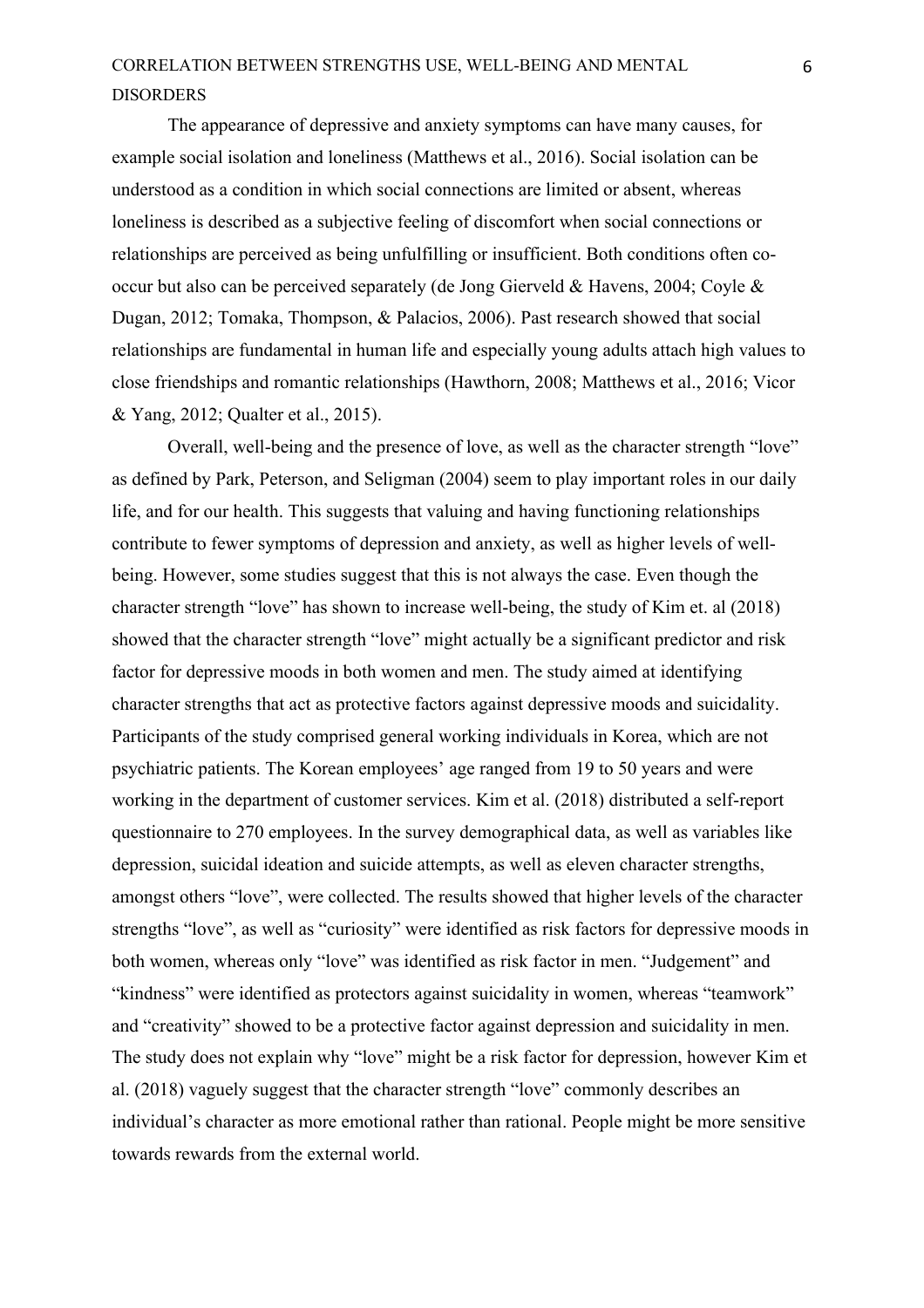The central aim of the current study is to investigate the correlation between symptoms of mental disorders, namely depressive and anxiety symptoms, and the character strength "love" as well as the use of character strengths. More specifically, this study will investigate how the character strength "love" is associated to character strengths use as well as how both are associated with symptoms of depression and anxiety. The study will be conducted in a population of young adults aged 18 to 25 as they appear to be especially vulnerable to experience symptoms of depression and anxiety, as well as they seem to attach high value to close relationships, which might be an indicator for the presence of the strength "love" (Hawthorn, 2008; Matthews et al., 2016; Robbins & Wilner, 2001 as cited in Matthews et al, 2016; Vicor & Yang, 2012; Qualter et al., 2015).

Many studies investigating strengths use made use of single-occasion retrospective self-reports or investigated long-term associations. This study makes use of the experience sampling method (ESM), as the study aims at investigating state and trait associations. The trait-state distinction helps to understand cross-situational stability and variability as it holds the view that both persons, as well as situation characteristics and their interactions help to explain these. Trait variables are explained as being a person's characteristic, which remains stable over time and situations. State variables are considered to be reflective for a person's adaptation to different situations. The ESM allows to study everyday events, moods, and behaviours in their natural context in-depth and in a quantitative manner (Hormuth, 1986 as cited in Miner, Glomb, & Hullin, 2005). In other words, it can ask participants about their well-being multiple times a day which enhances the ability to investigate changes in wellbeing, symptoms of depression or anxiety, and strengths use (Trull & Ebner-Priemer, 2009).

To connect the study to the findings of Kim et al. (2018), the study wants to find out whether higher levels of trait "love" is associated with depressive (trait and state) symptoms. This paper will further focus on whether the state character strength "love" predicts state strengths use, and if state strengths use predicts momentary symptoms of depression and anxiety. Even though Kim et al. (2018) found indications that higher levels of "love" are associated with depressive moods, this study leans on several other studies and expects no significant positive association H1. The current study expects "love" to positively predict state strengths use H2, whereas strengths use is expected to be a significant negative predictor for state symptoms of depression and anxiety H3.

### **Research Question 1:** *To what extent is "love" associated with state depressive symptoms?*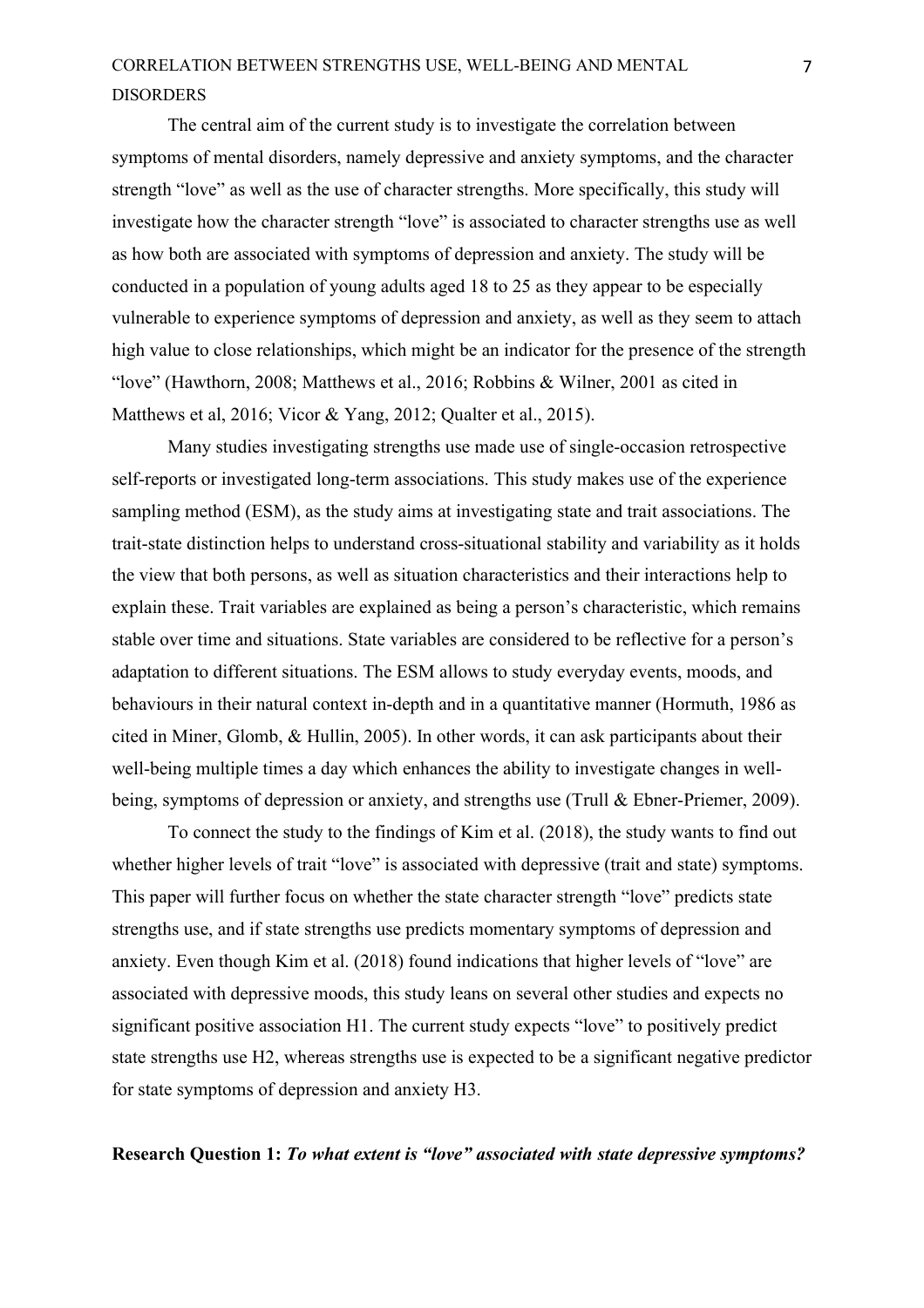**Research Question 2:** *To what extent does "love" predict state strengths use?*

**Research Question 3:** *To what extent does character strengths use predict state symptoms of depression and anxiety?*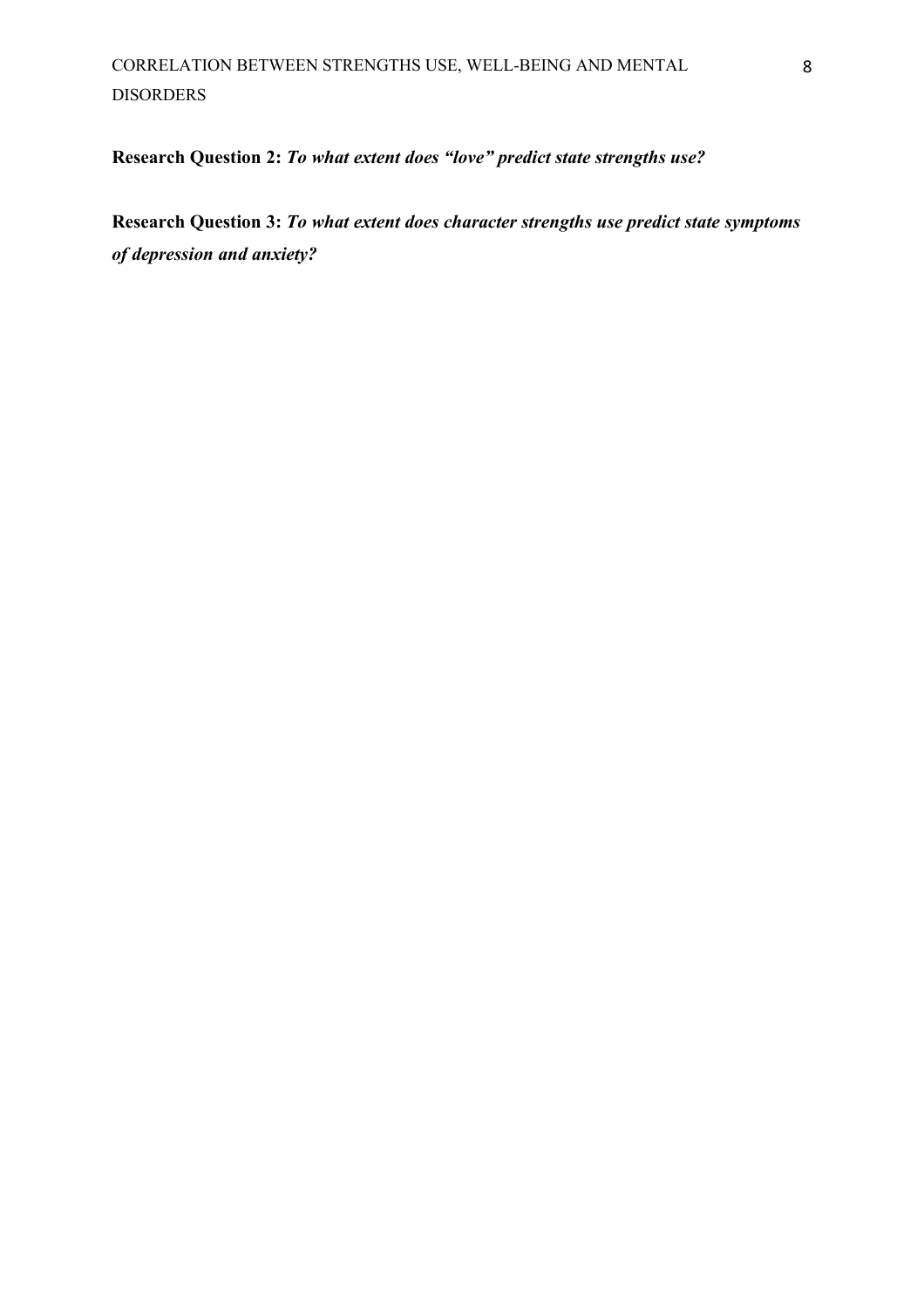#### **Methods**

#### <span id="page-9-1"></span><span id="page-9-0"></span>**Design**

To measure the day-to-day experiences of well-being, character strengths use and depressive and anxiety symptoms, an experience sampling method (ESM) with a crosssectional survey design was utilized. This method can be explained as a self-report diary procedure, which is designed to evaluate for example symptoms, moods, and context of an individual throughout the day (Myin-Germeys et al., 2018). The method helps to decrease the burden on the memory of participants, which helps them to recall events and experiences, as well as thoughts and feelings more easily. The data can be targeted to the immediate, emotional state the researcher is interested in (Berkel et al., 2017). During the study, a three time per day sampling frequency was used as this was an advised frequency to balance between minimizing participant burden and the risk of retention, while providing the researcher with enough data (Berkel et al., 2007). Additionally, answering the survey three times per day gives an overview of how the well-being, and the use of character strengths of participants changes throughout the day, as well as it shows variability of symptoms of anxiety and depression and gives an indication when they are experienced the most.

The study was approved by the Ethics Committee of the Faculty of Behavioural Sciences at the University of Twente. Data was collected throughout November 2020, starting at the beginning and finished at the end of November.

#### <span id="page-9-2"></span>**Participants**

A total of 25 young adults participated in the research. To recruit the participants a convenience sampling recruitment strategy was used. Contacts of the researcher were contacted via WhatsApp, Instagram or Facebook, as well as the platform *SONA system* were used. This platform is an experiment management system of the University of Twente, which allows students and researchers to share their studies and gather participants. Participants were required to: be between 18 and 30 years old, have sufficient English skills, as well as experiencing symptoms of depression and/or anxiety. Participants needed to fill in at least 50% of the questionnaires to ensure that the data is representative of their daily experiences. Participants who did not answer at least 50% of the questionnaires or did not answer one of the two trait questionnaires (i.e. trait measures of wellbeing and strength use), as well as those younger than 18 and older than 30 were excluded from the study. Additional criteria which lead to an exclusion of the study were being in psychological treatment or being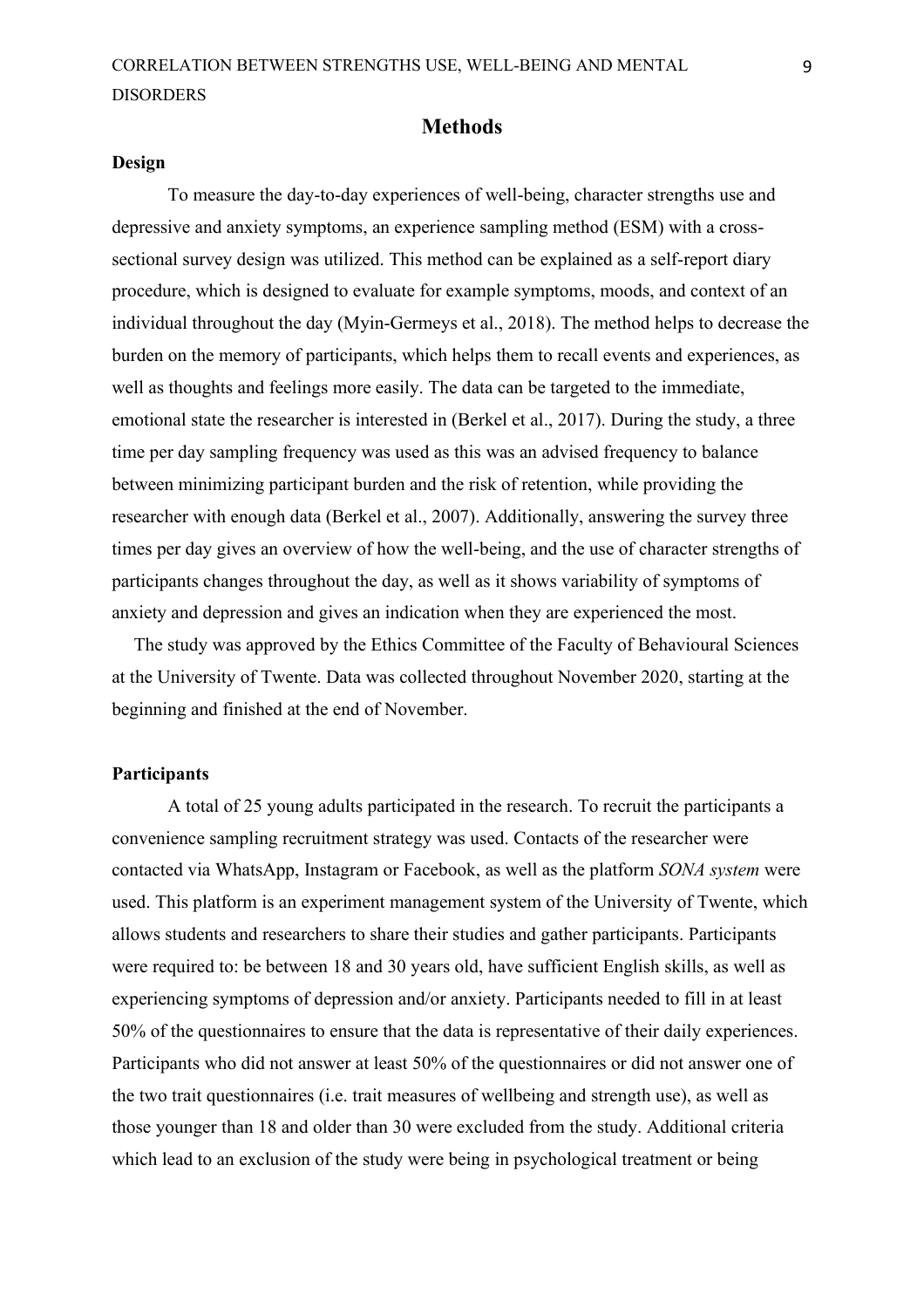diagnosed with depression or anxiety and not showing any signs of depression or anxiety. Based on these criteria 10 participants were excluded and the sample for further analysis consisted of 13 participants with a mean age  $M_{\text{age}} = 22.31$  (SD<sub>age</sub> = 1.97). Moreover, 10 participants were German (76.9%), 1 was Dutch (7.7%), and 2 indicated to have a different nationality (15.4%). Moreover, 12 participants were female (92.3%), and 1 was male (7.7%).

#### <span id="page-10-0"></span>**Materials**

The online survey was created using the application Ethica version 390. This tool is designed to upload ESM studies which make use of surveys and is easily available for participants as the application can be downloaded and accessed by any internet connected computer or smartphone. This application was selected for this study as it allows to program the application in such a way that it sends participants multiple questionnaires a day to a set time or time frame. Further, the surveys cannot be accessed before getting an invitation to fill in the questionnaire, which is very helpful for the researcher as the researcher can control which questionnaire should be filled in at what time. The questionnaire consisted of 3 state questionnaires (conducted three times a day on day 2-8 of the study) and two trait questionnaires (conducted on day 1 and 9). The trait questionnaire was measured twice to ensure that participants filled in at least one of the two. The complete survey and consent form can be found in Appendix A, excluding the VIA-IS 120 questions for "love", as this was requested by the VIA Institution.

#### <span id="page-10-1"></span>*Well-Being*

Participants' well-being was assessed through the 5-item World Health Organisation Well-Being Index (WHO-5 well-being index), which assesses the subjective well-being of the participants (Topp, Østergaard, Søndergaard, & Bech, 2015). The WHO-5 well-being index consists of 5 items asking about people's subjective well-being. The questionnaire uses a 6-point Likert scale which ranges from 0 ("at no time") to 5 ("all of the time"). The raw score ranges from 0 to 25 and are multiplied by 4 to give the final score, whereas 0 represents the worst imaginable and 100 the best imaginable well-being. An example item is "*I woke up feeling fresh and rested*". The WHO-5 showed a high clinical validity, as the scale showed to be applicable for underlying illnesses, lack of illnesses, and across several other settings (Hall, Krahn, Horner-Johnson, & Lamb, 2011). Further, the scale showed to have a Cronbach's alpha of .73, which can be considered as adequate for the research purpose.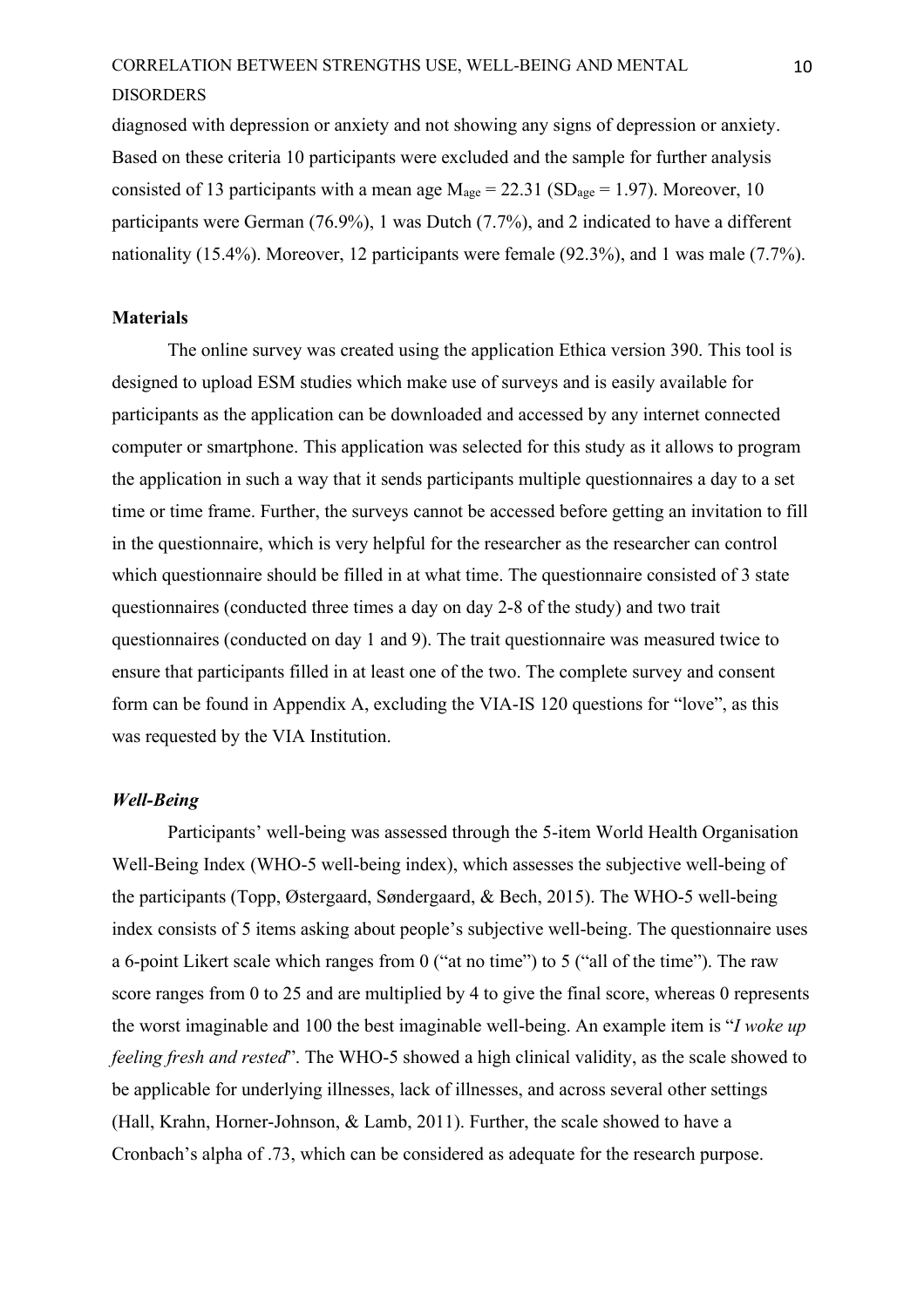In the daily questionnaires well-being was assessed through the Single Item Happiness Scale by Abdel-Khalek (2006). The scale showed a highly significant correlation to the Oxford Happiness inventory and the Satisfaction with Life Scale and was also positively correlated with optimism and mental health. Further, it showed significant and negative correlations with anxiety and showed to be reliable, valid, and viable in crosscultural comparisons (Abdel-Khalek, 2006). The scale uses one item "*Do you feel happy at the moment?*" and uses a 11-point scale ranging from 0 to 10.

#### <span id="page-11-0"></span>*Anxiety and Depression*

Anxiety and depression were assessed through the 14 item Hospital Anxiety and Depression Scale (HADS) which was originally developed by Zigmond and Snaith (1983). Respectively, seven of the 14 items are devoted to either anxiety or depression. The scale uses a 4-point scale, and the scoring points range from 0 to 3. The results can range from 0-7 (normal), 8-10 (borderline abnormal), and 11-21 (abnormal). Example questions are "*I still enjoy things I used to enjoy*" (depression) or "*I feel tense or wound up*" (anxiety). Possible response options vary from question to question. When scoring the multiple reversed items were taken into account. Overall, literature reported that the Cronbach's alpha for this scale varied from .68 to .93 with a mean of .83 (Bjelland, Dahl, Haug, & Neckelmann, 2002). For this study, the study showed to have a Cronbach's alpha of .78 which is considered acceptable for the study purposes.

In the daily questionnaires anxiety and depression were measured through the reduced item version of the HADS, which consisted of one question for anxiety and depression respectively: "*How anxious do you feel right now?*" and "*To what extent to you feel down right now?*". These items were inspired by the original HADS questions and constructed for the ESM study. Again, the responses are shown on a 4-point Likert scale and the scoring ranges from 0 ("*Not at all*") to 3 ("*Very much*"). Here, the scoring ranges from 0-1 (normal), 1.1-1.5 (abnormal borderline), and 1.6-3 (borderline abnormal). The scoring is leaned on the original scoring of the HADS.

#### <span id="page-11-1"></span>*Character Strength "Love"*

To measure the character strength "love" as described in the VIA-IS Character Strengths Classification by Park, Peterson, and Seligman (2004) 5 items from the VIA-IS 120 (Peterson & Seligman, 2004) scale were used. The VIA-IS 120 scale was originally derived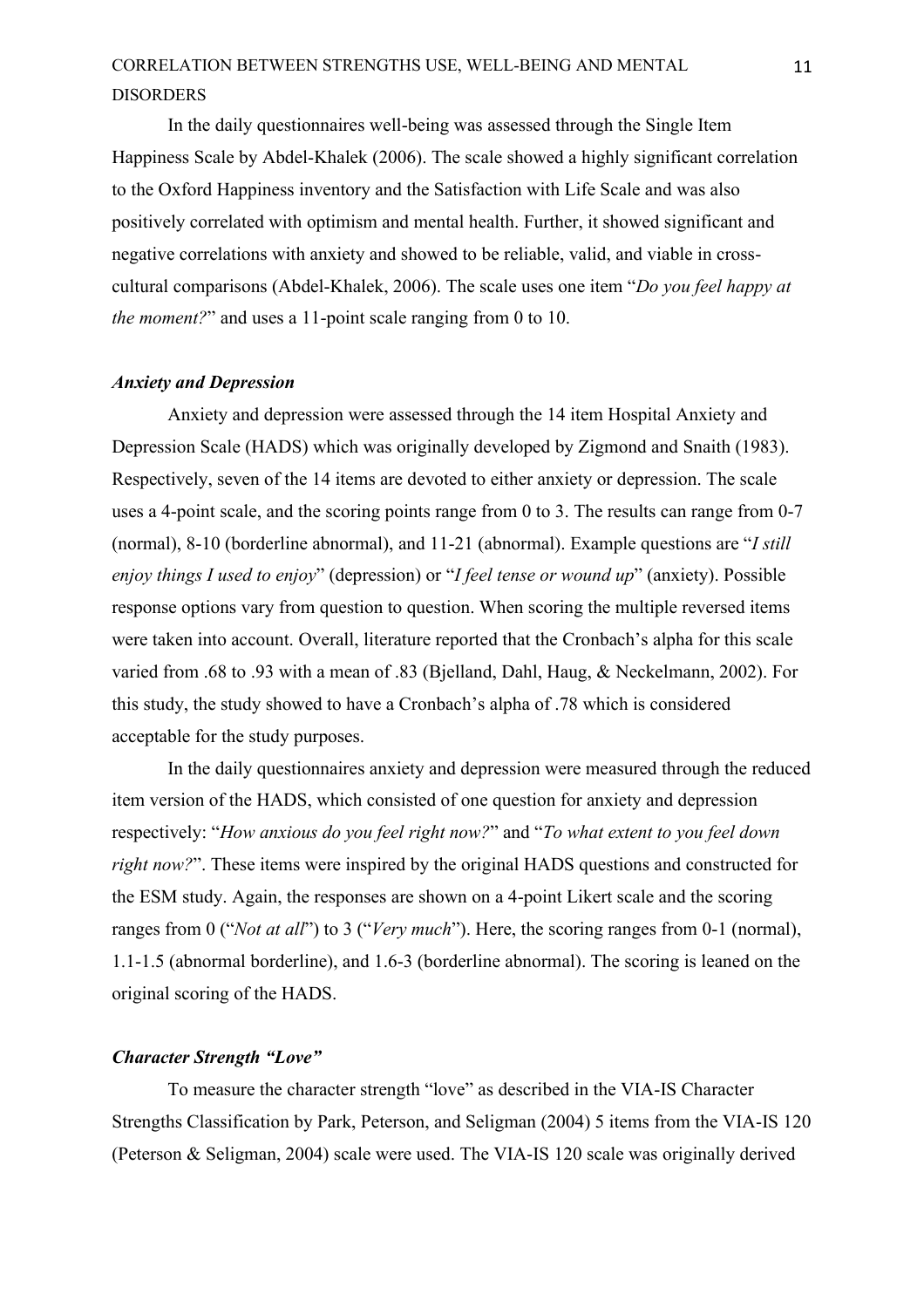by McGrath from the original VIA-IS 240 by Peterson (Peterson & Seligman, 2004) and each item measures possession of the character strength "love". The five items used a 5-point Likert scale ranging from 1 ("*Very much unlike me*") to 5 ("*Very much like me*"). Two examples are "*I am the most important person in someone else's life*" or "*I always feel the presence of love in my life*". The higher the score the higher the presence of the character strength in an individual. The lowest possible score is five, indicating no possession of "love", and the highest score is 25, indicating high levels of "love". The reported Cronbach's alpha of the VIA-120 for "love" is .77, which is adequate for research purposes. For this study, the questions for "love" showed to have a Cronbach's alpha of 7.5.

The daily assessment of the character strength "love" was based on existing questions of the VIA-IS 120 and adjusted for momentary assessment. The item "*I feel important to other people at the moment*" was used, which was answered on a 7-point Likert scale which ranges from 1 ("*Strongly Disagree*") to 7 ("Strongly Agree"). The higher the score, the more the character strength was present in that moment.

#### <span id="page-12-0"></span>*Strengths Use*

The use of character strengths was measured through the Strengths Use Scale (SUS) by Govindji and Linley (2007). The scale consists of 14 items and made use of a 7-point Likert scale, ranging from 1 ("*Strongly Agree*") to 7 ("*Strongly Disagree*") with higher scores indicating a higher strengths use. One example of an item is "*I am regularly able to do what I do best*". The lowest score is seven, indicating the lowest possible strengths use, and the highest score is 98, indicating the highest strengths use possible. The study showed to have a Cronbach's alpha of .96, which is considered to be excellent for research purposes.

For the daily questionnaires, a reduced item version of Govindji and Linley's (2007) Strengths Use Scale was used. This version also made use of the 7-point Likert Scale, with higher scores indicating a better strength use. The two items used were "*At the moment I feel able to do what I do best*" which was derived from the item "*I am regularly able to do what I do best*" and "*At the moment I feel able to use my strengths in different ways*" which was derived from the item "*My life presents me with lots of different ways to use my strengths*". The two items were selected as they are the most straightforward questions and do not leave much space for interpretation. Therefore, these two items seemed to be the best fit to use for rephrasing them. They provide an indication of the perceived strengths use in this moment and gives enough information about their current strengths use. The lowest possible score is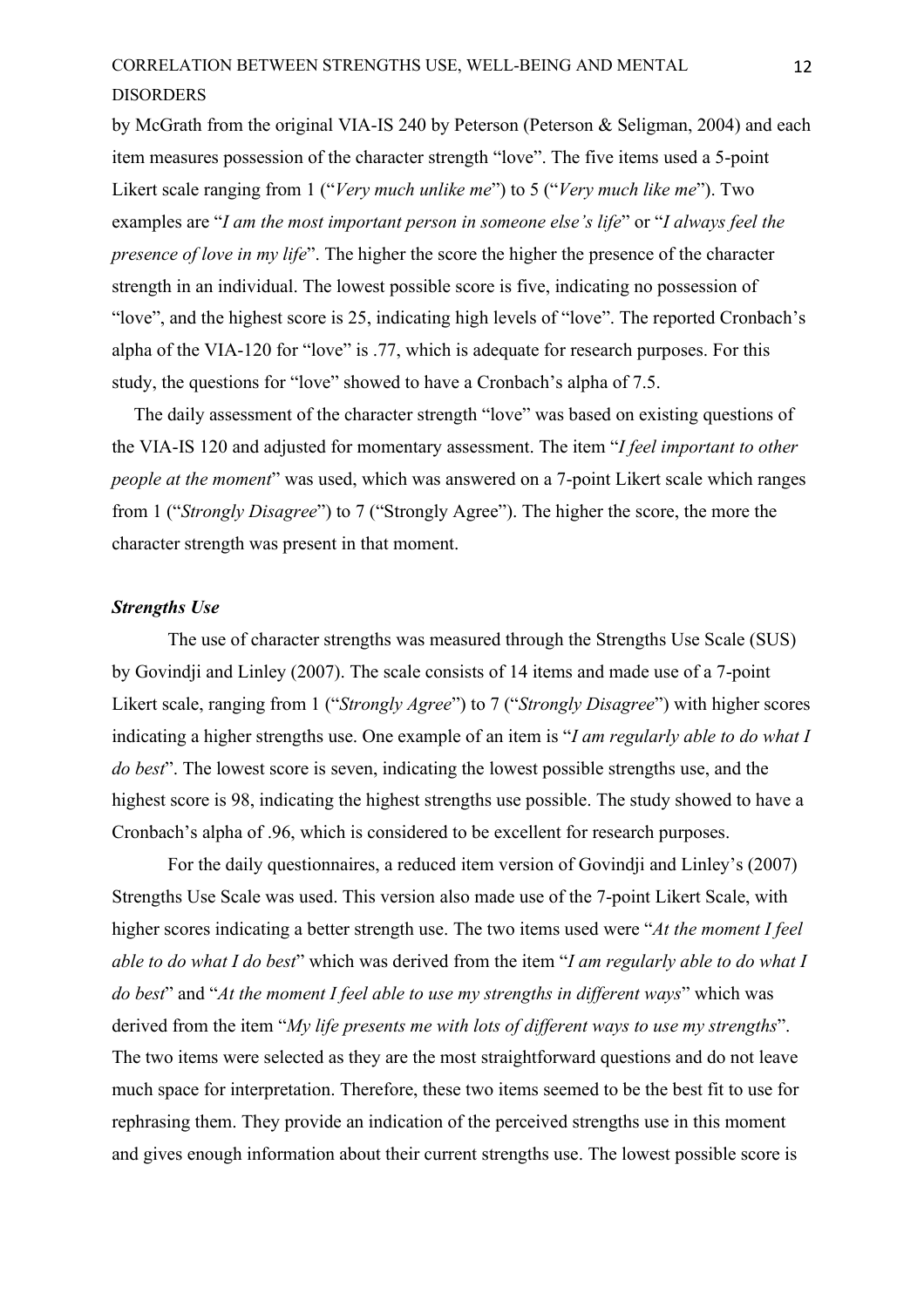two, indicating low strengths use, the highest possible number is 14, indicating high levels of strengths use.

#### <span id="page-13-0"></span>**Procedure**

Participants accessed the survey through WhatsApp, Facebook, Instagram, or by signing up for the study in the study platform Sona-Systems of the University of Twente. Prior to the initial start of the study the participants were informed about the aim of the study, the requirements of the study, as well as the general rights they had during the study. On day one, after being provided with general information about the study again, the participants were offered to contact the researcher for additional information. Participants were asked to give informed consent and to confirm that they were not in psychological treatment or had been diagnosed with depression or anxiety. Additionally, participants were asked about demographical information, like age, gender, and nationality. After giving informed consent, as well as filling in demographical information, the participants were asked to fill in the first trait questionnaire, which provided some more information about the questionnaires and how to proceed. Participants were presented with the WHO-5 well-being index, the HADS, the items for the character strength "love" from the VIA-IS 120, and lastly the Strength Use Scale. If they did not fill in the first trait questionnaire, they were reminded to fill in the questionnaire after 60 minutes, 120 minutes and after 240 minutes. The questionnaire expired after 420 minutes if it had not been filled out. Filling out the trait questionnaire took around 15 minutes.

On day two to eight, the state questionnaires were asked three times a day. The questionnaires were asked to be filled in at a random time point between 9am and 11am, the second between 2pm and 4pm, the third between 8pm and 10pm. The timeslots were selected to decrease habituation. All timeslots had a timespan of two hours and it was made sure that the measurements are not too close, as this might give the participants the opportunity to be exposed to new triggers and situations. Reminders to fill in the questionnaire were sent three times, the first when the study is available, the second after 30 minutes and the last after 60 minutes. The questionnaires expired after 90 minutes if it was not answered. Participants were first provided with the Single Items Happiness Scale, the reduced SUS and the character strength "love". Subsequently, they were provided with the reduced item scale of the HADS scale.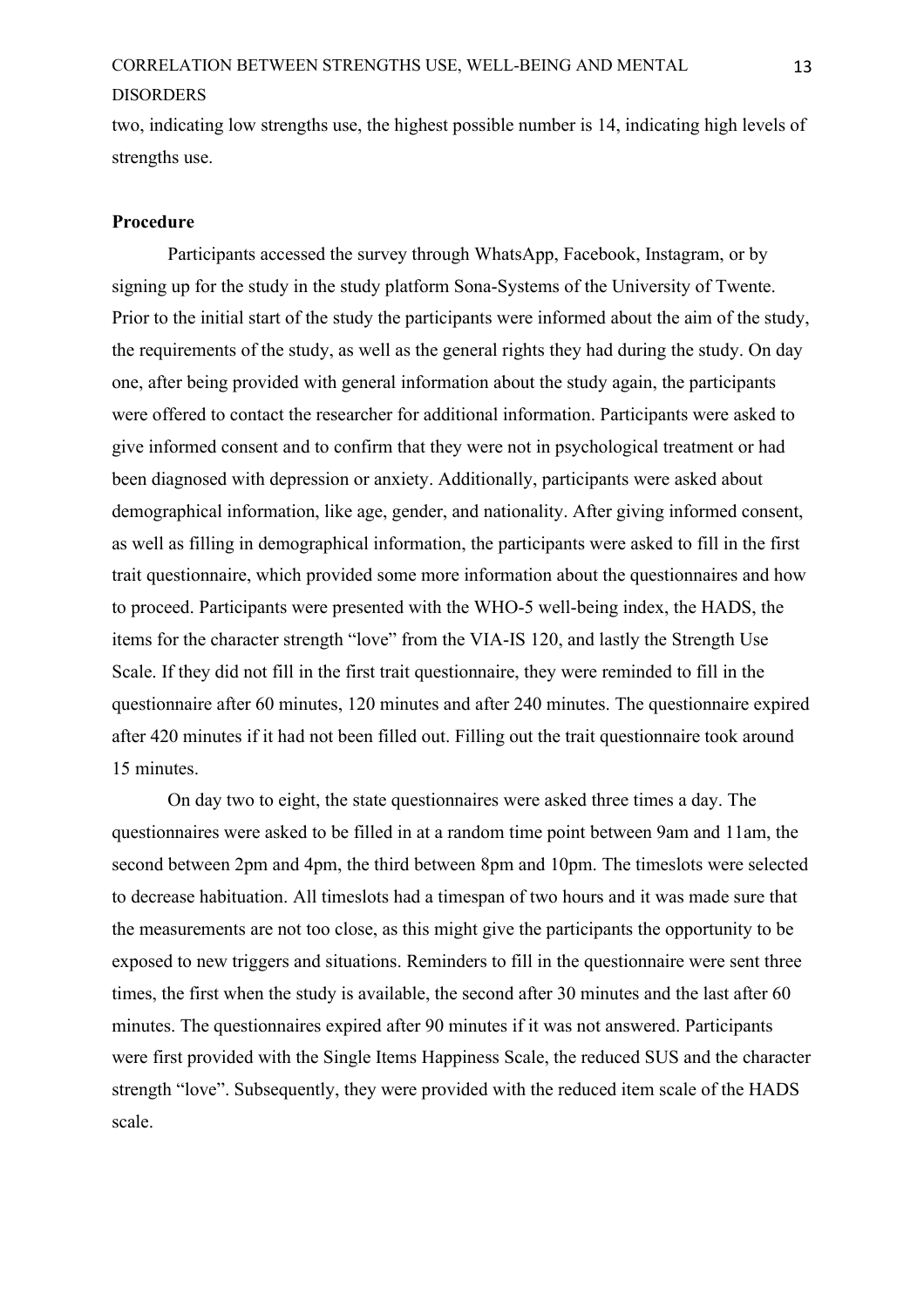On the ninth day, participants were asked to fill in the trait questionnaire a second time under the same conditions to ensure at least one of the trait questionnaires has been filled in. After completing the last survey, they were informed about the possibility to contact the researcher if any questions remain or if the participant wants to receive more information. Participants who participated through Sona-Systems were granted partial study credits after the ninth day. The complete survey with consent form can be found in Appendix A.

#### <span id="page-14-0"></span>**Data Analysis**

In order to investigate the collected data, the data sets were exported from Ethica to the IBM Statistical Program for Social Sciences (SPSS) 27 and was checked for missing values. Participants who did not provide informed consent, as well as selected being diagnosed with depression or anxiety or are in treatment because of these conditions were excluded for future analyses. Further, participants who did not answer at least 50% of the state questionnaires or did not answer one of the two trait questionnaires were also excluded for future analyses. Subsequently, the raw data sets were prepared for further analysis. Values and labels were adapted if needed and scores for the different trait and state scales were computed.

Demographical values were examined and the frequency, means and standard deviation for age, gender, and nationality were computed. Afterwards, the trait level scores of every participant were calculated for each scale. This was done to examine if participants overall show depressive symptoms, as well as the presence of the character strength "love" and character strengths use. Further, descriptive statistics were computed for trait and state variables to determine the means, median and standard deviations. For the state questionnaires descriptive statistics were interpreted according to the median of the variables and compared to the original scales and their interpretations. Before looking at the correlation, it was checked that the state variables are approximately linear using a scatterplot. The scatterplot showed to have a wide range but also showed some indication for assumptions.

Assumptions for conducting a Spearman's rho correlation were investigated to check whether state measures capture the trait construct well. This was done by correlating the mean of the state variables to the mean of the trait variables. After checking the correlation analyses, a series of linear mixed models (LMM) were computed for the state variables to investigate whether one or more variables can predict an outcome variable. The correlations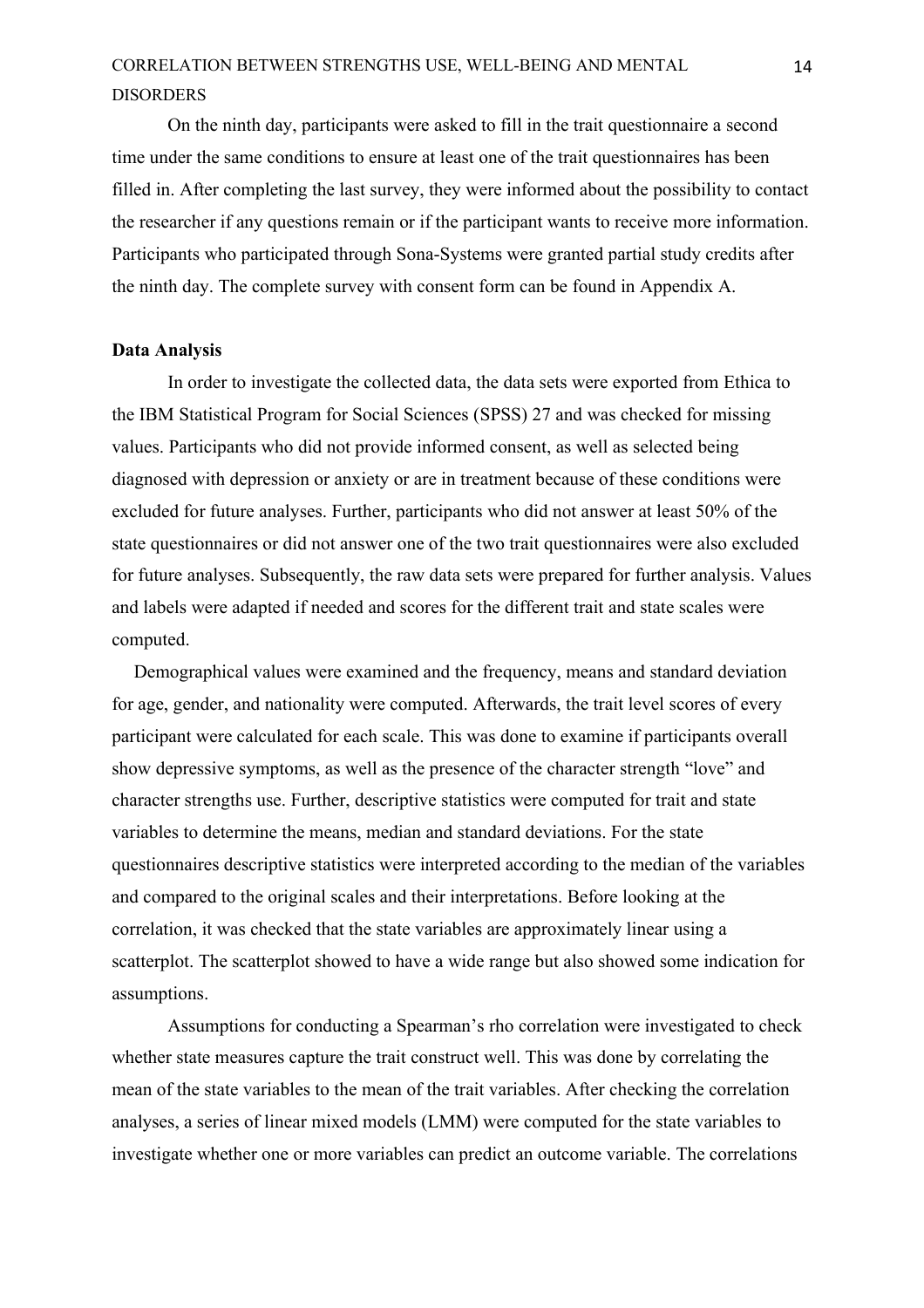between a) state "love" and state symptoms, b) state "love" and state strengths use, as well as c) state strengths use, and state symptoms were investigated. For this the linear mixed model was applied with a) state "love" as predictor variable and state depressive and anxiety symptoms as outcome variables, b) state "love" as predictor and strengths use as outcome variable, as well as c) state strengths use as predictor variable and state symptoms as outcome variable.

As summarized by Moscatelli, Mezetti, and Lacquaniti (2012), the LMM allows the analysis of longitudinal, clustered data, which is multi-levelled. The LMM was chosen as it accounts for missing data and accounts for multiple responses collected over time from a small sample size as these responses often lead to more similar responses than responses from a bigger sample size. Further, it was selected as the data is nested and might violate the independence assumption (Palmier-Claus et al., 2011). The LMM was computed using state variables, as more data is collected for the state variables which increases the reliability of the correlation analysis. For this study, measures of well-being were used to check whether the assumptions of prior research are consistent with the findings of this research regarding the correlation to depression and anxiety. Lower levels of well-being were part of higher levels of depressive and anxiety symptoms and well-being was not explicitly part of any further research.

### **Results**

#### <span id="page-15-1"></span><span id="page-15-0"></span>**Descriptive Statistics**

The descriptive statistics for the means and standard deviation of the different scores from the WHO5 well-being index, HADS, the reduced VIA-IS 120 scale for "love", and the Strength Use Scale are displayed in Table 1. The participants who were screened for depressive symptoms - and only included when they reported these - had a poor well-being score of 30.46 when multiplied by 4 (*M=7.61, SD= 2.95)*, an abnormal score for anxiety (*M = 12.38, SD = 2.27*), and a borderline abnormal score for depression (*M = 9.23, SD = 4.20*). This is in line with the expectations of the study. Despite low scores on well-being, and high levels of anxiety and depression, the participants had an average to above average level of the character strength "love" ( $M = 18.07$ ,  $SD = 3.59$ ) and a moderate level of character strengths use (*M = 59.84, SD = 15.83*).

To get a closer look at the daily well-being of the participants, descriptive statistics of the state-like variables were computed and can be found in Table 2. The participants reported to have a low to average score for well-being  $(M = 5.53, SD = 2.23)$ . Further they reported to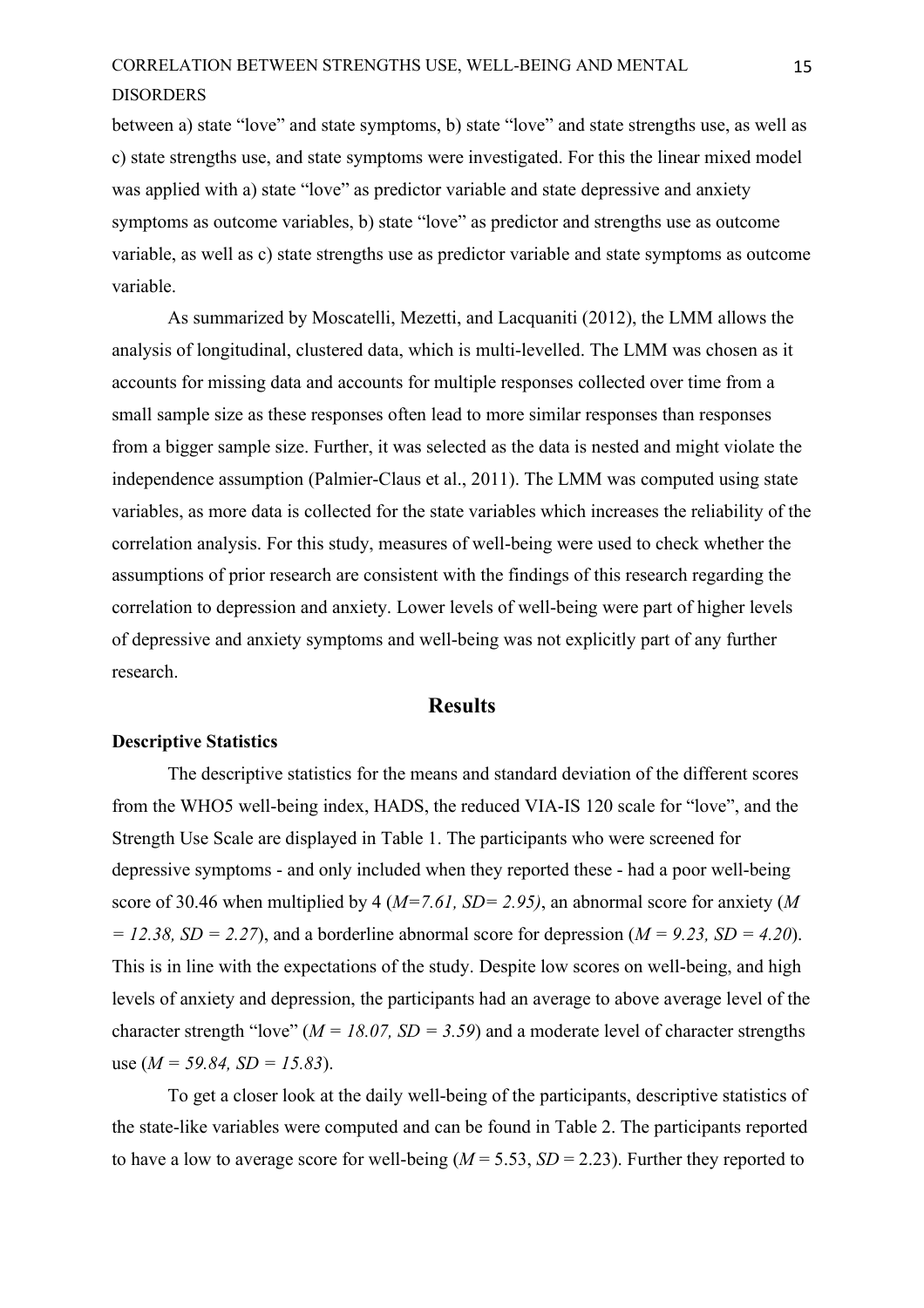have an average level of strength use (*M* = 8.00, *SD* = 2.95), as well as an average to above average level of the character strength "love" ( $M = 4.95$ ,  $SD = 1.43$ ). Participants also showed to have borderline abnormal levels of depression  $(M = 1.30, SD = .88)$  and anxiety  $(M = 1.25, SD = .87)$ .

Looking at the three different time points the questionnaires were taken at, strengths use, anxiety, and "love" peaked at the second time point. Anxiety and depression seemed to be borderline abnormally present throughout all time points. Also "love" was reported to be present to an average to above average extent, as well as strengths use. There was no specific time point in which any of the variables seemed to be extremely low or extremely high.

#### Table 1

|                    | Well- |         |            |       | Strengths |
|--------------------|-------|---------|------------|-------|-----------|
|                    | Being | Anxiety | Depression | Love  | Use       |
| Mean               | 7.61  | 12.38   | 9.23       | 18.07 | 59.84     |
| Std. Error of Mean | .820  | .75     | 1.16       | .99   | 4.63      |
| Median             | 8.00  | 12.00   | 9.00       | 19.0  | 63.00     |
| Std. Deviation     | 2.95  | 2.72    | 4.20       | 3.59  | 16.71     |
| Minimum            | 3.00  | 8.00    | 1.00       | 12.00 | 29.00     |
| Maximum            | 13.00 | 18.00   | 16.00      | 24.00 | 86.00     |

#### *Descriptive Statistics for Trait Variables*

#### Table 2

#### *Descriptive Statistics for State Variables*

|                    |            |         |            |      | Strengths |
|--------------------|------------|---------|------------|------|-----------|
|                    | Well-Being | Anxiety | Depression | Love | Use       |
| Mean               | 5.53       | 1.25    | 1.30       | 4.95 | 8.00      |
| Std. Error of Mean | .15        | .05     | .06        | .09  | .20       |
| Median             | 5.00       | 1.00    | 1.00       | 5.00 | 8.00      |
| Std. Deviation     | 2.23       | .87     | .88        | 1.43 | 2.95      |
| Minimum            | .00        | .00     | .00        | 1.00 | 2.00      |
| Maximum            | 10.00      | 3.00    | 3.00       | 7.00 | 14.00     |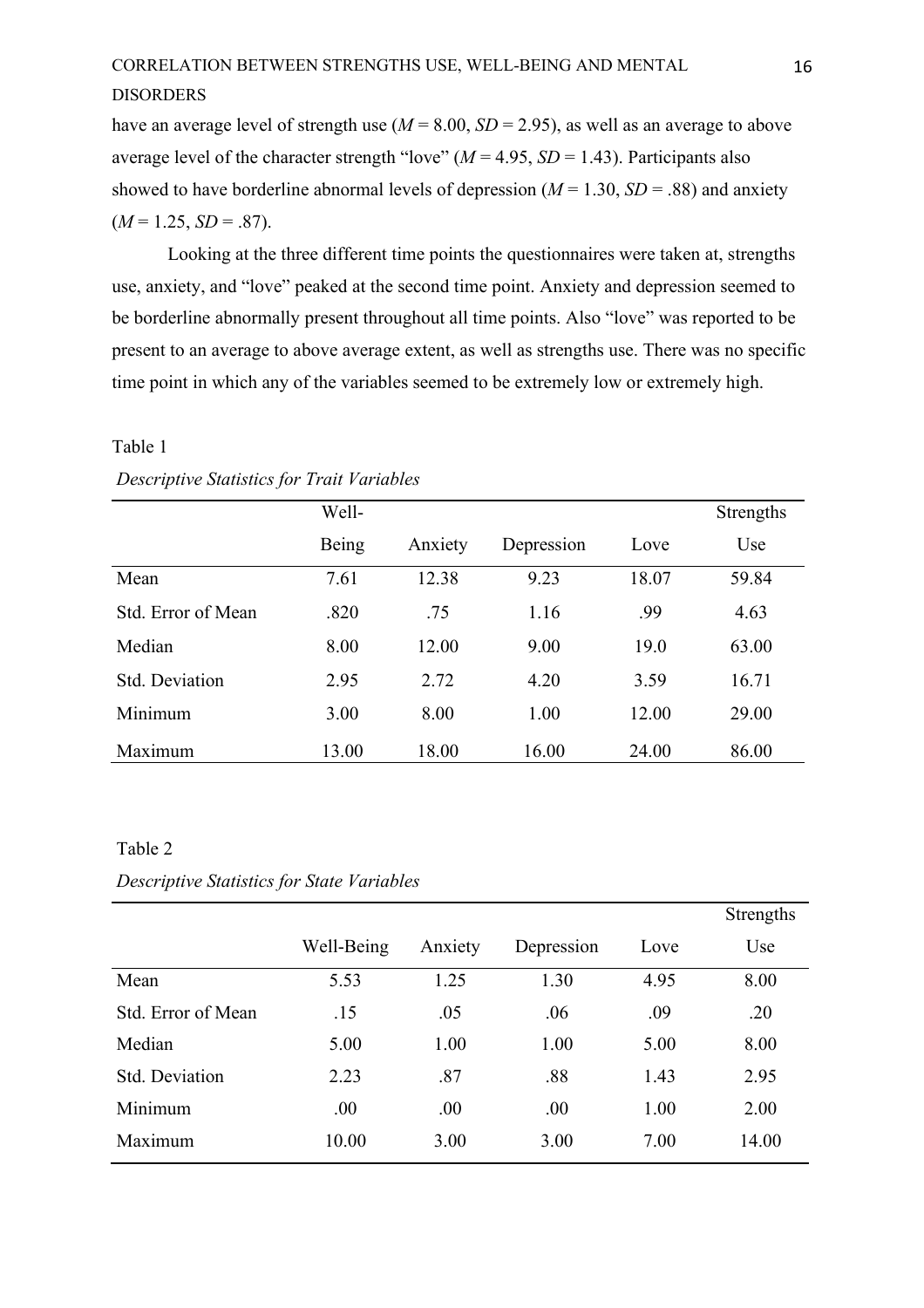#### <span id="page-17-0"></span>**Correlations**

Checking the representativeness of the state variables, the Spearman's rho correlation analysis between trait and state variables was calculated and can be found in Table 3. The correlation showed that only state "love" was significantly correlated to trait "love", while trait and state anxiety, well-being, and strength use were not significantly associated with the trait variables.

#### Table 3

| Variable                   | <b>Trait Anxiety</b> | Trait      | Trait Love | <b>Trait Strengths</b> |
|----------------------------|----------------------|------------|------------|------------------------|
|                            |                      | Depression |            | Use                    |
| <b>State Anxiety</b>       | .02                  | .50        | $-.34$     | $-.30$                 |
| <b>State Depression</b>    | .08                  | .28        | $-.30$     | $-.17$                 |
| <b>State Love</b>          | .21                  | $-.21$     | $.77***$   | .33                    |
| <b>State Strengths Use</b> | $-.05$               | $-.37$     | .23        | .27                    |

*Correlation Analysis State and Trait Variables*

\*\*. Correlation is significant at the 0.01 level (2-tailed).

#### <span id="page-17-1"></span>**Generalised Linear Mixed Model**

The generalized linear mixed model shows the estimated association a fixed effect has on a dependent variable. In the following the different fixed effects were calculated for the state variables "love", depression, anxiety, as well as strengths use. The results accordingly to the different LMM can be found in Table 4, Table 5, Table 6, and Table 7.

#### <span id="page-17-2"></span>*Character Strength "Love"*

The character strength "love" showed to significantly predict not only strengths use, but also depression and anxiety. On average, "love" showed to be moderately positively correlated with strengths use  $(B = .40, SE = .13, p = .002, 95\% \text{ CI}$  [.14, .66]), and slightly negatively correlated with anxiety ( $B = -.08$ ,  $SE = .03$ ,  $p = 001$ ,  $95\%$  CI [-.15, -.01]). Further, "love" also showed to be correlated with slightly lower levels of depression ( $B = -11$ ,  $SE =$ .03,  $p = .001$ , 95% CI [-.17, -.04]). Overall, the association of "love" with depression and anxiety is almost not visible.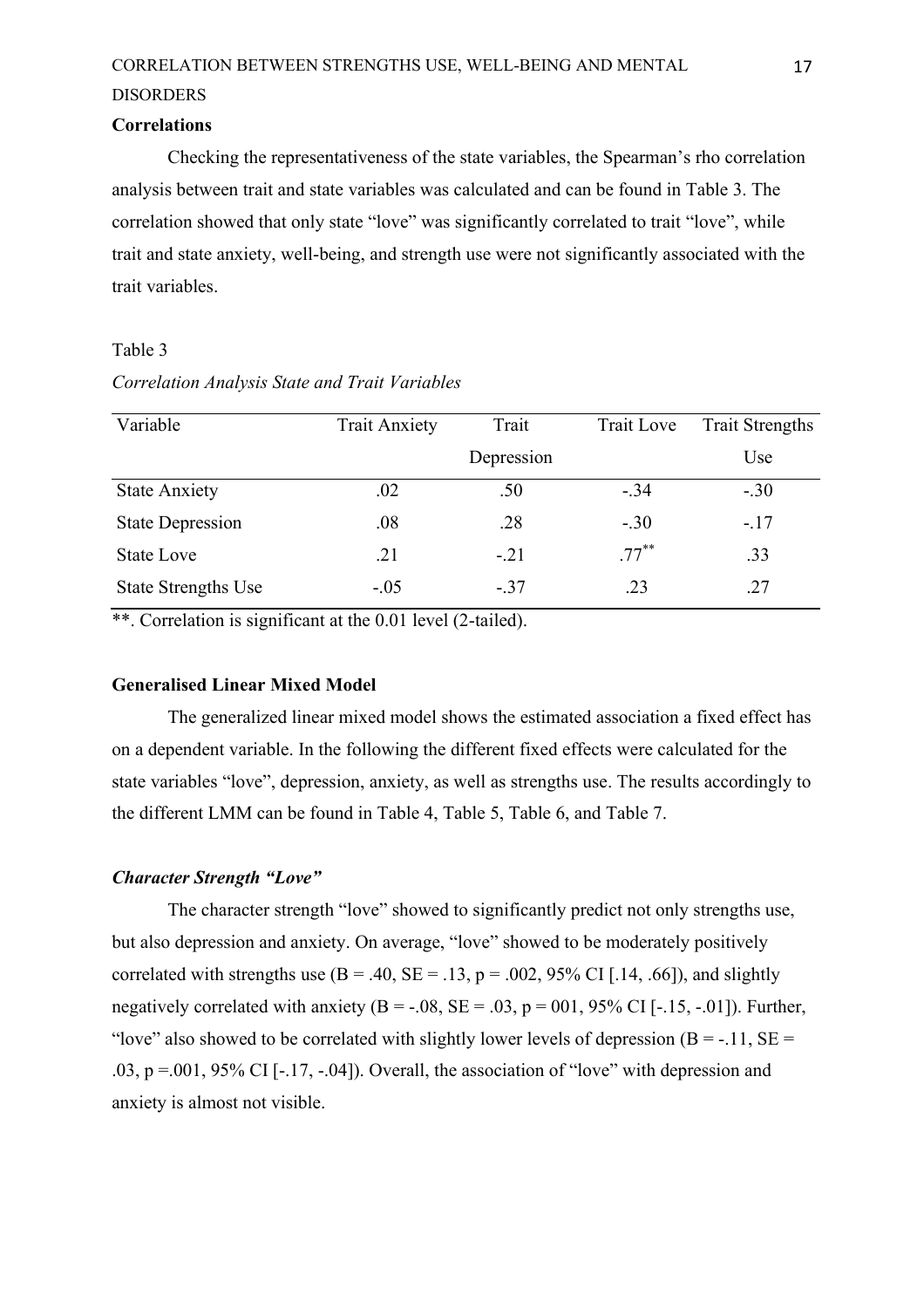#### <span id="page-18-0"></span>*Character Strengths Use*

To answer the research question to what extent state character strengths use is associated with state symptoms of depression and anxiety, these correlations where also investigated. Character strengths use showed to be slightly negatively correlated with anxiety and depression. Symptoms of depression showed to be slightly lower when strengths use is high, however the estimate is very narrow which indicates that the association between strengths use and depression is almost zero  $(B = -0.09, SE = 0.01, p < 0.001, 95\% \text{ CI}$  [-.13, -.06]). Strengths use also shows to have almost no association with anxiety ( $B = -0.04$ ,  $SE =$ .01,  $p = .012, 95\%$  CI [-.08, -.04]).

#### <span id="page-18-1"></span>*Depression and Anxiety*

Symptoms of depression and anxiety showed to have significant associations with both character strengths use and the character strength "love". Depression showed to be strongly negatively associated with strengths use  $(B = -1.52, SE = .24, p < .001, 95\% \text{ CI}$ . 2.01, -1.02]) and moderately negatively associated with "love" ( $B = -38$ ,  $SE = -10$ ,  $p < .001$ , 95% CI [-.58, -.18]). Anxiety is moderately negatively associated with strengths use  $(B = -1)$ .60,  $SE = .24$ ,  $p = .013$ , 95% CI [-1.08, -.12]), and weakly negatively associated with "love" use (B =  $-18$ , SE =  $.09$ , p =  $.047$ ,  $95\%$  CI [ $-0.37$ ,  $-0.00$ ]).

#### Table 4

| Linear Mixed Model: State Strengths Use as Dependent Variable |  |  |        |  |  |  |  |
|---------------------------------------------------------------|--|--|--------|--|--|--|--|
|                                                               |  |  | 95% CI |  |  |  |  |
|                                                               |  |  |        |  |  |  |  |

|            |          |           |         | 95% CI  |      |
|------------|----------|-----------|---------|---------|------|
| Parameter  | Estimate | <b>SE</b> | LB      | UB      | p    |
| Intercept  | 8.74     | .86       | 7.03    | 10.45   | .000 |
| Love       | .40      | .13       | .14     | .66     | .002 |
| Anxiety    | $-.60$   | .24       | $-1.08$ | $-.12$  | .013 |
| Depression | $-1.52$  | .24       | $-2.01$ | $-1.02$ | .000 |

a. Dependent Variable: Strengths Use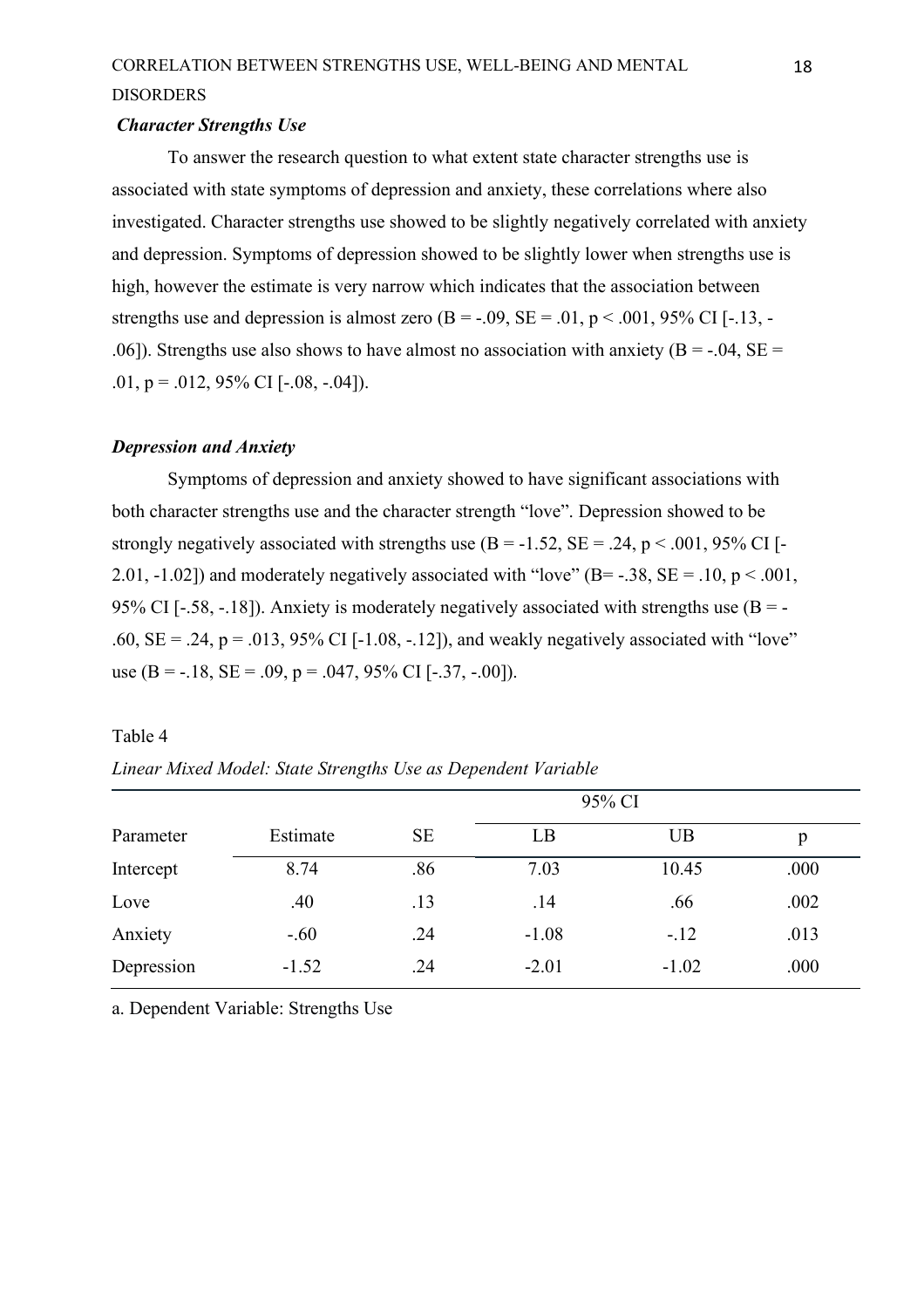### Table 5

|  |  |  | Linear Mixed Model: State Anxiety as Dependent Variable |  |
|--|--|--|---------------------------------------------------------|--|
|  |  |  |                                                         |  |

| Parameter            | Estimate | <b>SE</b> | LB     | UB     | p    |
|----------------------|----------|-----------|--------|--------|------|
| Intercept            | 1.34     | .27       | .79    | 1.89   | .000 |
| Love                 | $-.08$   | .03       | $-.15$ | $-.01$ | .023 |
| <b>Strengths Use</b> | $-.04$   | .01       | $-.08$ | $-.01$ | .012 |
| Depression           | .53      | .06       | .40    | .66    | .000 |

a. Dependent Variable: Anxiety

### Table 6

### *Linear Mixed Model: State Depression as Dependent Variable*

|                      |          | 95% CI    |        |           |      |  |  |
|----------------------|----------|-----------|--------|-----------|------|--|--|
| Parameter            | Estimate | <b>SE</b> | LB     | <b>UB</b> | p    |  |  |
| Intercept            | 2.10     | .22       | 1.66   | 2.54      | .000 |  |  |
| Love                 | $-.11$   | .03       | $-.17$ | $-.04$    | .001 |  |  |
| <b>Strengths Use</b> | $-.09$   | .01       | $-.13$ | $-.06$    | .000 |  |  |
| Anxiety              | .44      | .05       | .33    | .55       | .000 |  |  |

a. Dependent Variable: Depression

### Table 7

## *Linear Mixed Model: State Love as Dependent Variable*

|                      |          |           | 95% CI |        |      |
|----------------------|----------|-----------|--------|--------|------|
| Parameter            | Estimate | <b>SE</b> | LB     | UB     | p    |
| Intercept            | 4.98     | .34       | 4.30   | 5.66   | .000 |
| Depression           | $-.38$   | .10       | $-.58$ | $-.18$ | .000 |
| <b>Strengths Use</b> | .08      | .02       | .03    | .14    | .001 |
| Anxiety              | $-.18$   | .09       | $-.37$ | $-.00$ | .047 |

a. Dependent Variable: Love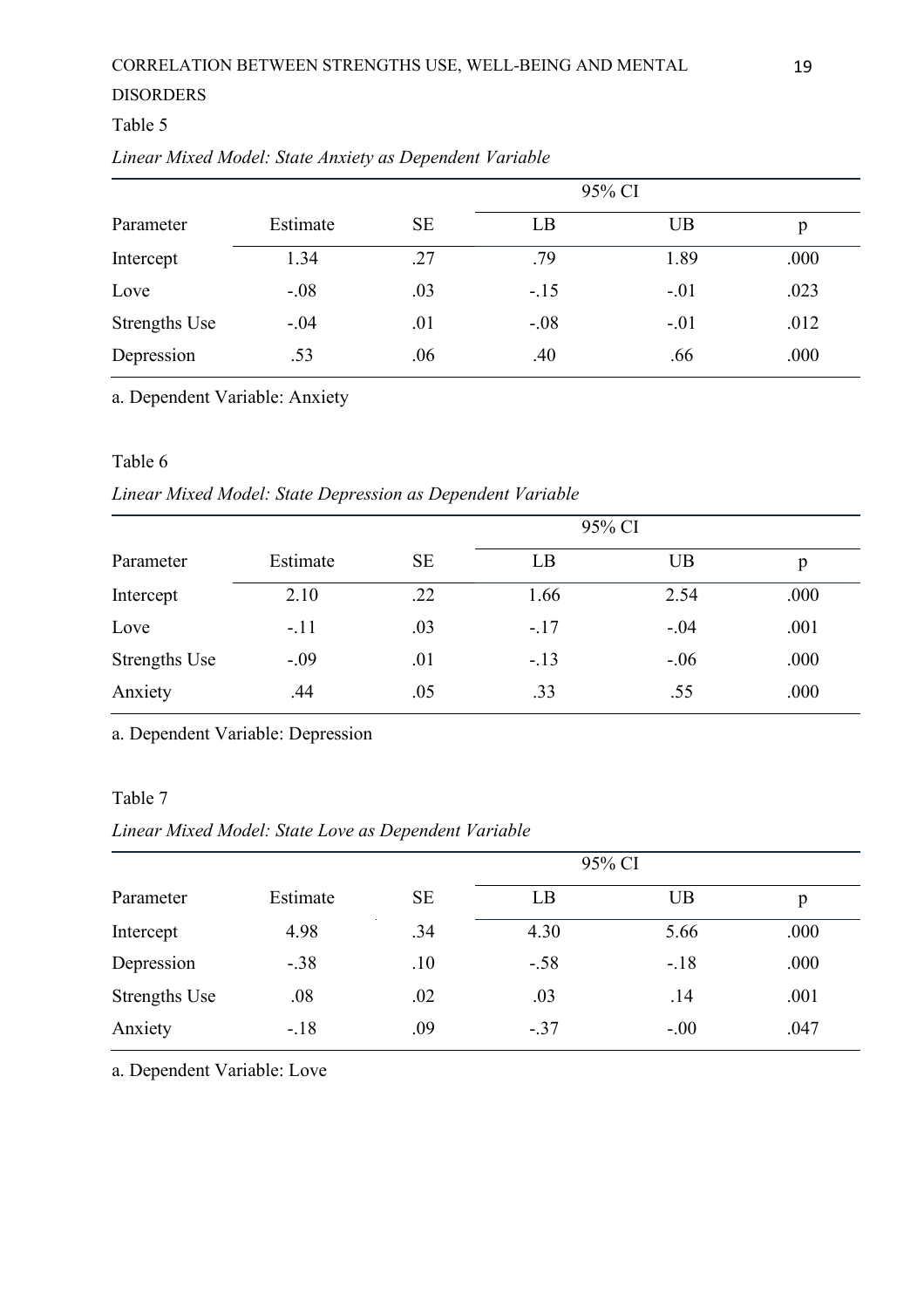#### **Discussion**

<span id="page-20-0"></span>In order to get a better understanding of the role the character strength "love" and strengths use have on symptoms of depression and anxiety the general aim of the study was to investigate whether "love" is a significant predictor of strengths use. Further it was of interest to what extent both strengths use and "love" show to be associated with symptoms of depression and anxiety. The target group of this study consisted of young adults who frequently showed signs of depression and anxiety.

Overall, the study showed that young adults who experience frequents symptoms of depression and anxiety also showed to possess average to above average scores of the strength "love", as well as moderate levels of character strengths use. Despite the perceived anxiety and depressive symptoms young adults still experience the character strength "love" and the use of strengths in themselves. This finding might be in line with the general concept of positive psychology as character strengths are seen as tool to achieve the "good life". However, these findings also seem to be in line with the results of Kim et al. (2018), who found high levels of "love" especially in people who also showed high levels of depressive moods.

The correlation analysis between state and trait variables showed that only state "love" can account for trait "love". This indicates that either the scales used for strengths use, anxiety, and depression in the state analysis were not representative for the trait scales, or it might be an indication that the trait variables just give an overall, average picture of the persons character but the state variables change with many external factors and lead to different behaviours than indicated by the trait variables. In this study sample, only "love" seemed to be consistent throughout an individual.

The first hypothesis of the current study was based on the findings of the study from Kim et al. (2018), whereas the current study did not expect "love" to have a positive correlation with signs of depression and anxiety. The findings are in line with the hypothesis of the study, as participants who reported high levels of "love" on average did not report any significant difference of perceived depressive or anxiety symptoms. State depression and anxiety show to be independent from the strength "love" in the current study sample.

Further, the current study hypothesized that state "love" positively predicts state strengths use (H2). The results show that state "love" was positively associated with state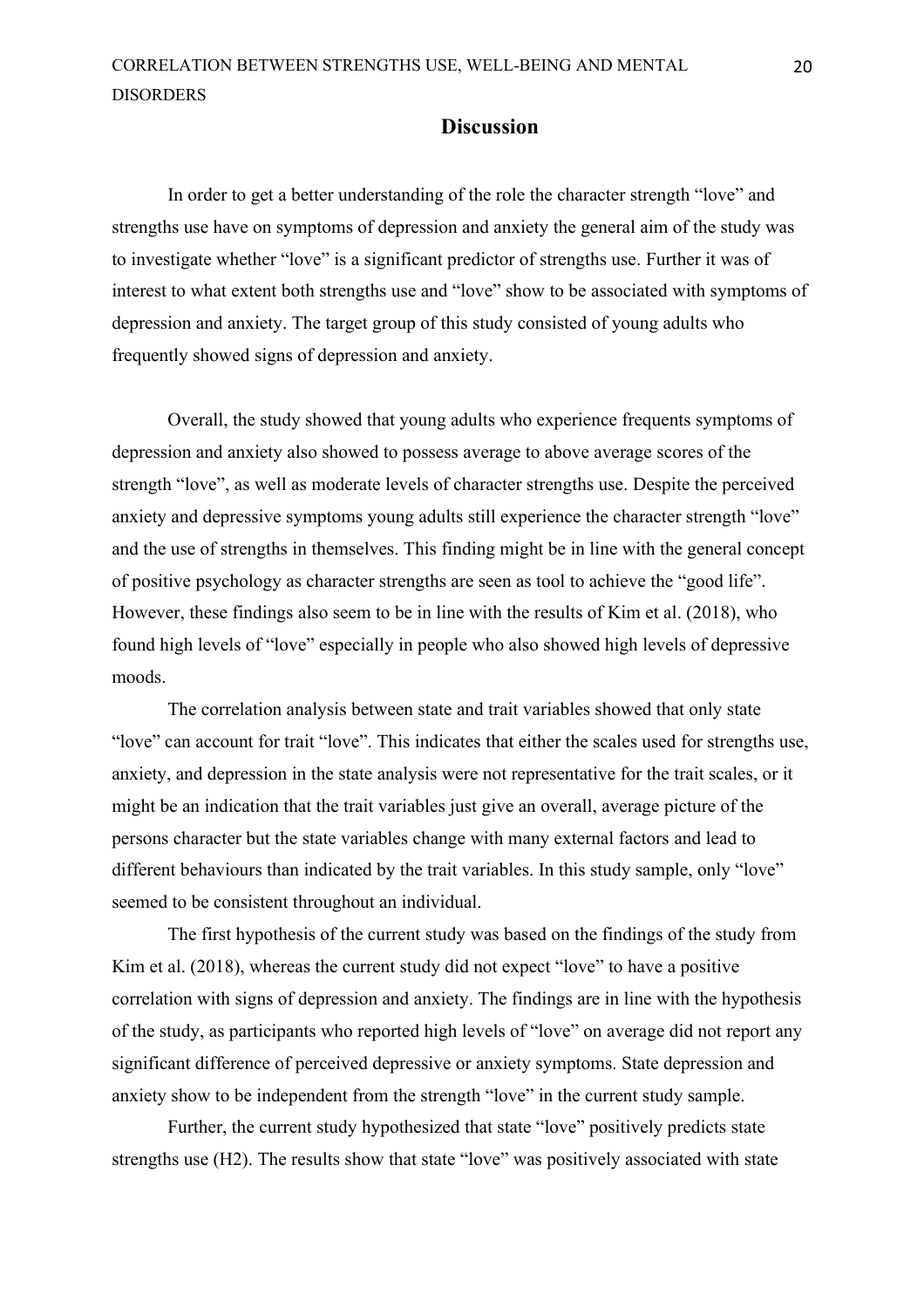strengths use. Participants who felt the presence of the strengths "love" also on average showed higher levels of character strengths use. One interpretation might be that the character strength "love" showed to be an important factor when using one's character strengths. However, the results also showed that strengths use, like "love", on average showed to have almost no association with symptoms of depression or anxiety (H3). Overall, in previous research strengths use and "love" have shown to be strongly associated with higher levels of well-being (Proctor, Maltby, & Linley, 2011), the current study shows moderate negative associations of anxiety, and strong negative associations of depression with strengths use. Depression also showed to be moderately negatively associated with "love".

Interestingly, results also showed that high levels of state depression are strongly correlated with lower levels of state strengths use and moderately correlated with state "love". Participants who reported to have symptoms of depression and anxiety also reported to have lower levels of strengths use and "love". This indicates that being in an anxious or depressed mood predicts lower levels of "love", as well as fewer behaviours of character strengths use. The article of Matthew et al. (2016) might explain these findings, as they detected high levels of depression in young adults when feeling lonely. Their study is based on other findings which show that especially young people highly value close relationships, and further connect the feelings of loneliness and valuing close relationships. This might be an indicator that higher levels of the character strength "love" might be an indicator for being more vulnerable to negative and positive changes in relationships.

The findings that trait symptoms of depression and anxiety are present even though the trait variables of strengths use and "love" are as well present in young adults raises questions whether strengths use can be seen as protector or helpful tool when experiencing symptoms of depression and anxiety. Also, the state variables showed that even when experiencing higher levels of depressive or anxiety symptoms state strengths use and "love" were moderately present.

The findings presented give a new insight into the correlation between the four different variables presented and raise new research questions, as it was identified that the strengths "love" might not contribute to protect against depression or anxiety when experienced frequently. Even though prior research states that "love" is highly associated with higher levels of well-being, which is in turn highly associated with lower levels of depression and anxiety, this study shows that "love" and strengths use are not strongly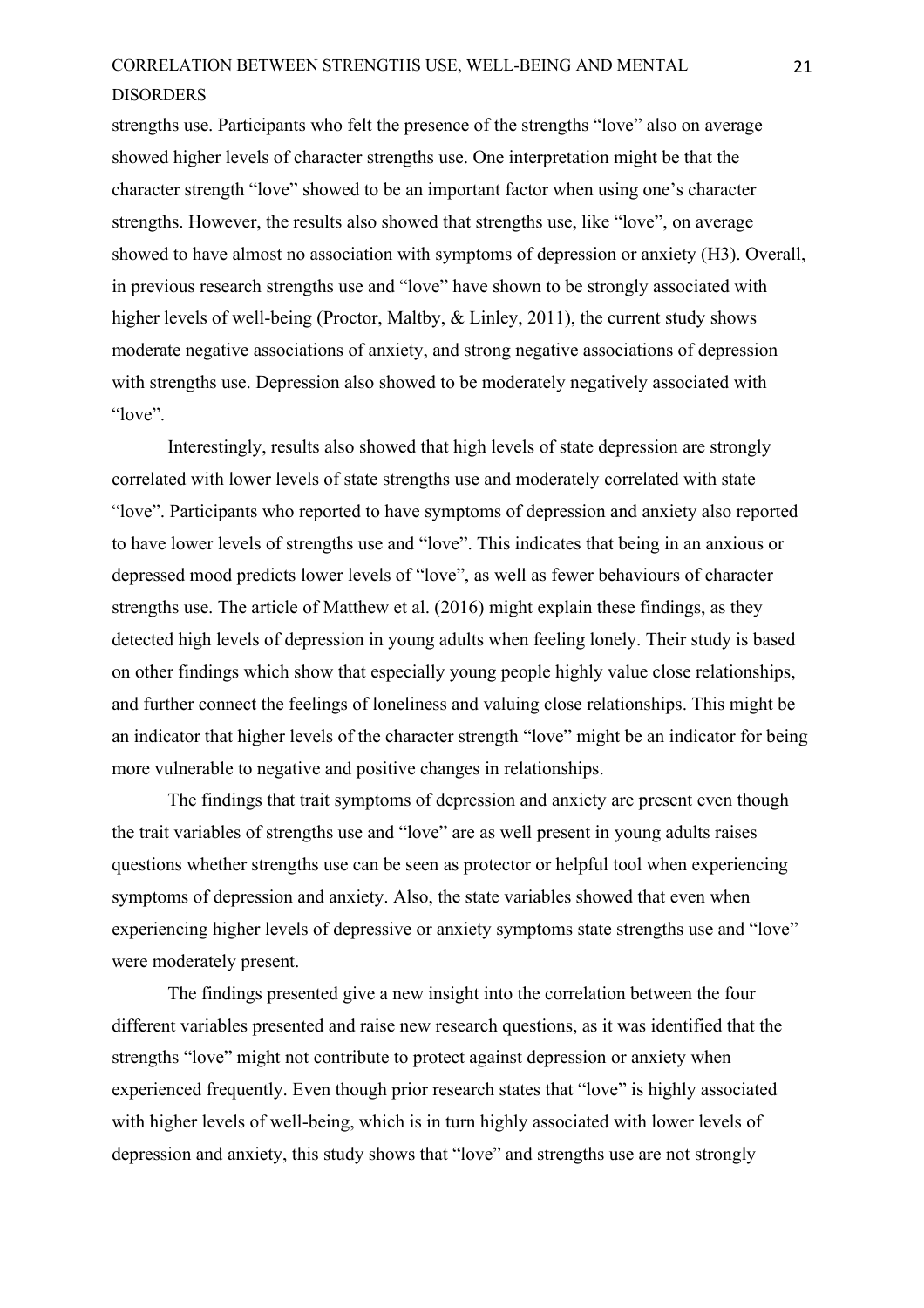correlated with lower levels of depression and anxiety. Especially because the findings of this study showed that even though strengths use and "love" are present, sign of anxiety and depression can still be experienced and seem to be independent of the two, the results contribute to findings of other research.

#### <span id="page-22-0"></span>**Limitations and Implications for Future Research**

The study presented shows evidence for the examined hypotheses, however it is appropriate to account for any potential limitations. The first potential shortcoming is the sample, as only participants with frequent depressive and anxiety symptoms were included. Future research could therefore examine the correlation between these symptoms and strengths use and well-being in a sample which does not experience frequent levels of depressive symptoms to examine the correlation between the different variables and to compare the two samples.

Overall, "love" might act as a mediator between strength use and well-being like Park, Peterson, and Seligman (2004) and Proctor, Maltby, and Linley (2010) describe. Both articles state that the use of specific character strengths increases well-being. In order to clarify the assumptions of "love" and strengths use also increasing well-being in people who frequently experience symptoms of depression and anxiety, the current study could have investigated well-being separately from depression and anxiety. Future research could aim at finding the connection between strengths use and well-being in depressive and anxious people, as well as taking a closer look at finding which variables might contribute to the protection against depression and anxiety in more anxious and depressed people. When examining which strengths protect against depression and anxiety in a sample with frequent experiences of these symptoms, only looking at one strength that might influence strengths use leaves little room for comparing it to other strengths which might be associated with well-being, as well as mental health. Asking about all five happiness strengths would give a more detailed insight of the different loadings and their impact on strength use, well-being and especially symptoms of mental disorders.

Implications for further research arise from the results, in which the role of love is still not clear from previous research and this study. On the one hand the results show that people with depression and anxiety symptoms show high levels of the strength "love" and strengths use. On the other hand, neither "love" nor strengths use show to be associated with depression and anxiety. This could be investigated further by looking at depressive and non-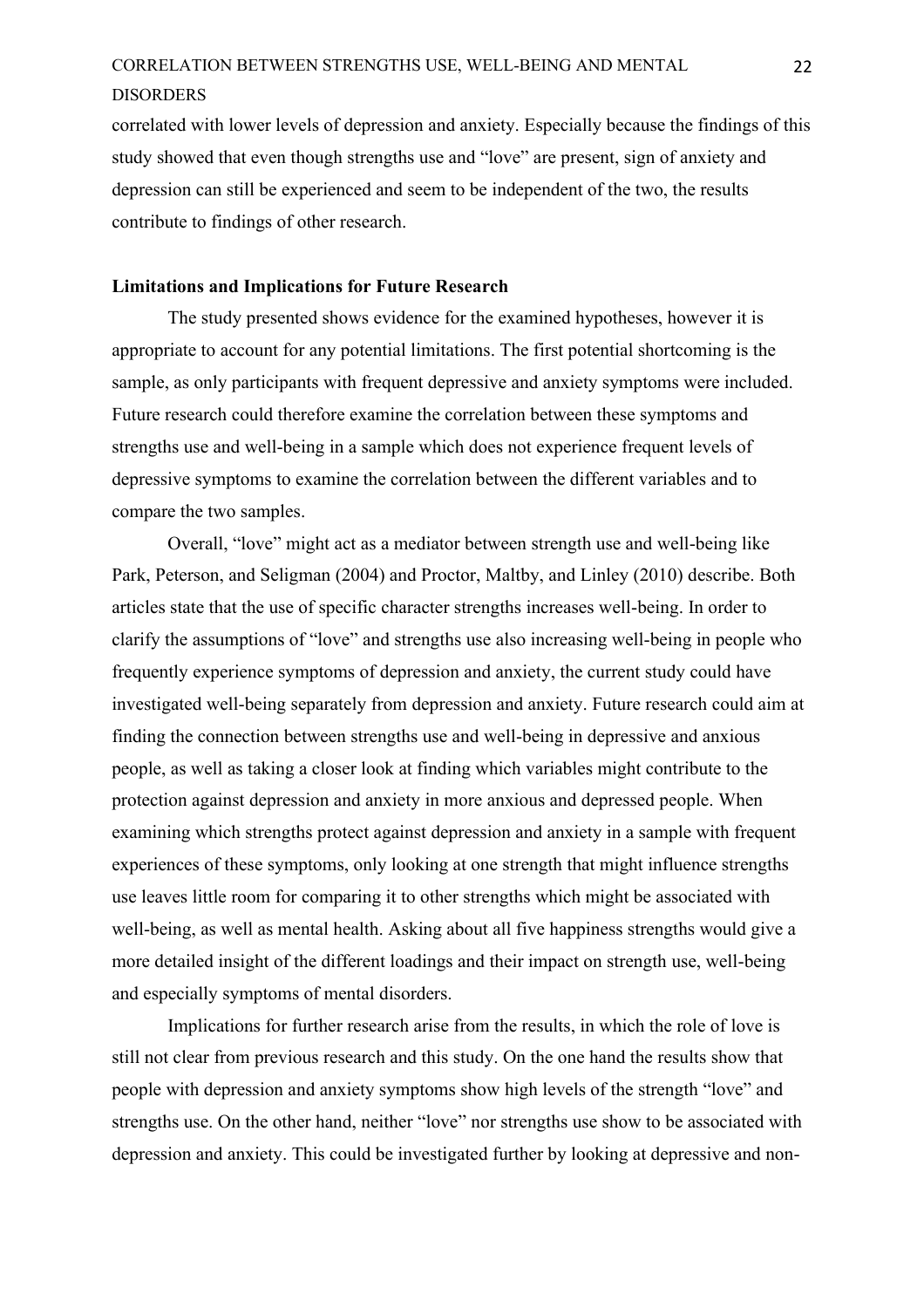depressive people and compare their strengths use, as well as the possession of the character strength love. The article of Matthew et al. (2016) detected high levels of depression in young adults when feeling lonely. Their study is based on other findings which show that young people highly value close relationships. This might be an indicator for a higher character strength of love and might make them more vulnerable to negative and positive changes in relationships. Examining the different relationships might be another focus for future research.

#### <span id="page-23-0"></span>**Conclusion**

In conclusion, the study provided more insight in the correlation of strength use, wellbeing and the strength love and their association with depression and anxiety symptoms. It was one of the first studies looking further into the strength use and its impact mental health in a population with signs of mental health disorders. Further, it looked at depression and anxiety as a dynamic process through using the ESM approach, which allowed to look for the variations in symptoms, "love" and strength use. Even though the study showed limitations, it provided further starting points for future research. It gave a more detailed insight into the correlation between well-being and strengths use in people who already suffer from disorders. Fostering strengths use may not protect people with frequent symptoms of mental disorders from said symptoms, but it might be able to buffer the effects of the symptoms when using specific strengths.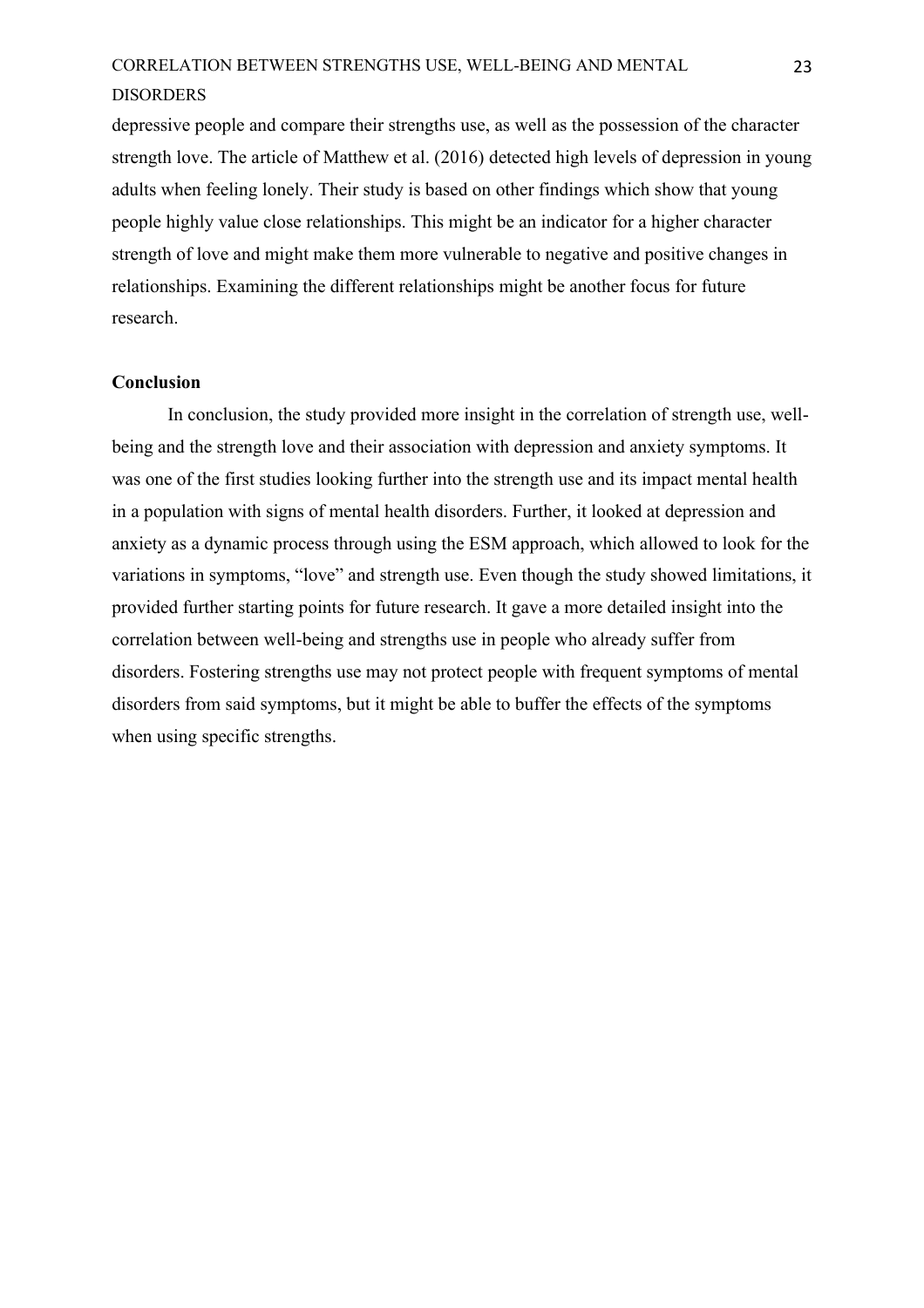#### **References**

- <span id="page-24-0"></span>Abdel-Khalek, A. M. (2006). Measuring happiness with a single-item scale. Social Behavior and Personality: an international journal, 34(2), 139-150.
- American Psychiatric Association. (2013). *Diagnostic and statistical manual of mental disorders (DSM-5®)*. American Psychiatric Pub.
- Van Berkel, N., Ferreira, D., & Kostakos, V. (2017). The experience sampling method on mobile devices. *ACM Computing Surveys (CSUR)*, *50*(6), 1-40. doi: 10.1145/3123988
- Bjelland, I., Dahl, A. A., Haug, T. T., & Neckelmann, D. (2002). The validity of the Hospital Anxiety and Depression Scale: an updated literature review. *Journal of psychosomatic research*, *52*(2), 69-77.
- Coyle, C. E., & Dugan, E. (2012). Social isolation, loneliness and health among older adults. Journal of aging and health, 24(8), 1346-1363. doi: 10.1177/0898264312460275
- Diener, E. (2000). Subjective well-being: The science of happiness and a proposal for a national index. *American psychologist*, *55*(1), 34. doi: 10.1037/0003-066X.55.1.34
- Diener, E., Suh, E., & Oishi, S. (1997). Recent findings on subjective well-being. *Indian journal of clinical psychology*, *24*, 25-41.
- Gable, S. L., & Haidt, J. (2005). What (and why) is positive psychology?. *Review of general psychology*, *9*(2), 103-110. doi: 10.1037/1089-2680.9.2.103
- Govindji, R., & Linley, P. A. (2007). Strengths use, self-concordance and well-being: Implications for strengths coaching and coaching psychologists. International Coaching Psychology Review, 2(2), 143-153.
- Hall, T., Krahn, G. L., Horner-Johnson, W., & Lamb, G. (2011). Rehabilitation Research and Training Center Expert Panel on Health Measurement,"Examining functional content in widely used health-related quality of life scales,". Rehabilitation Psychology, 56(2), 94-99.
- Hawthorne, G. (2008). Perceived social isolation in a community sample: its prevalence and correlates with aspects of peoples' lives. Social psychiatry and psychiatric epidemiology, 43(2), 140-150. doi: 10.1007/s00127-007-0279-8
- de Jong Gierveld, J., & Havens, B. (2004). Cross-national comparisons of social isolation and loneliness: introduction and overview. Canadian Journal on Aging/La Revue canadienne du vieillissement, 23(2), 109-113. doi: 10.1353/cja.2004.0021
- Kim, H. R., Kim, S. M., Hong, J. S., Han, D. H., Yoo, S. K., Min, K. J., & Lee, Y. S. (2018). Character strengths as protective factors against depression and suicidality among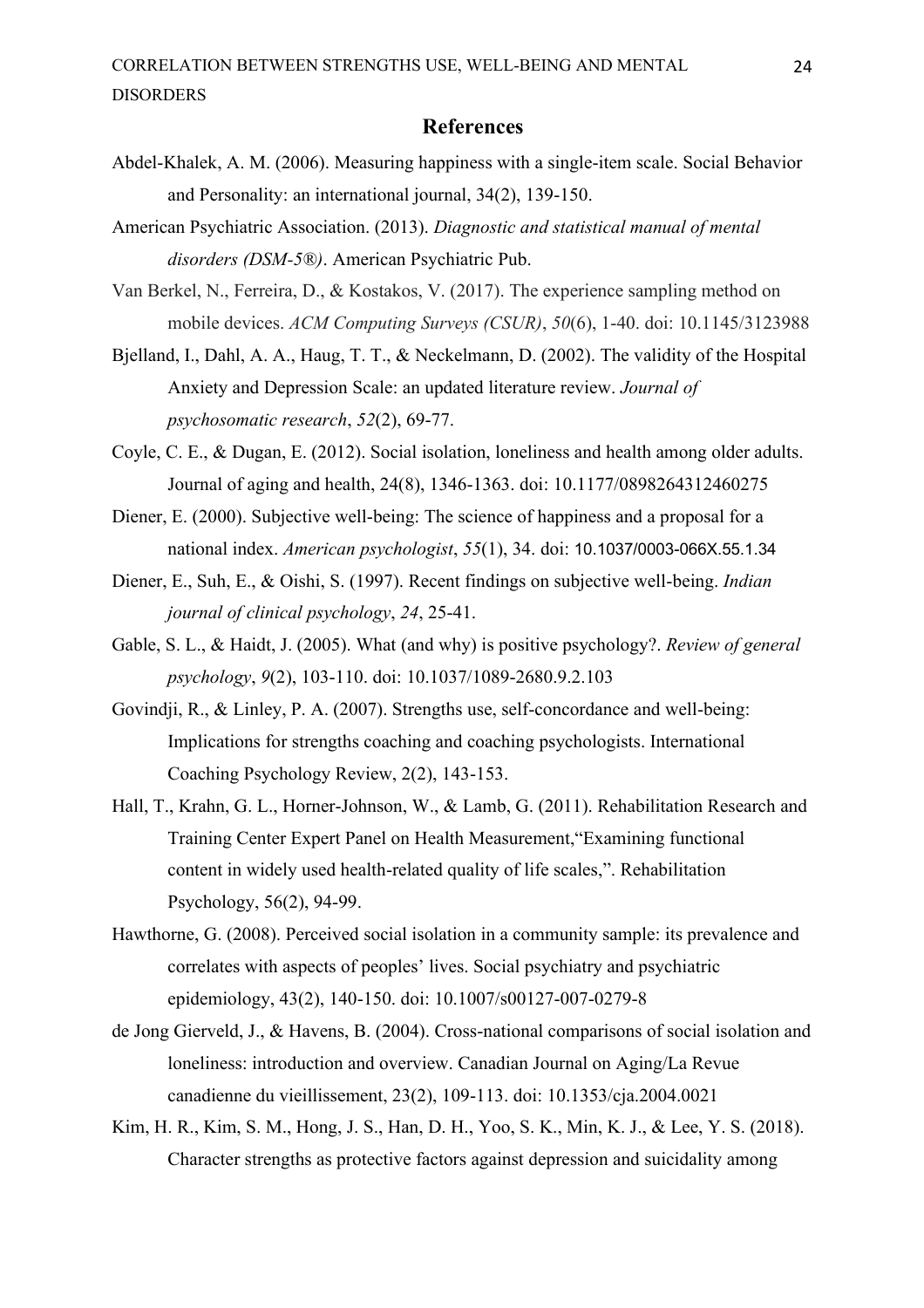- male and female employees. BMC public health, 18(1), 1084. doi: 10.1186/s12889-018-5997-1
- Lewinsohn, P. M., Redner, J., & Seeley, J. R. (1991). The relationship between life satisfaction and psychosocial variables: New perspectives. *Subjective well-being: An interdisciplinary perspective, 21, 141-169.*
- Linley, A. P., Joseph, S., Harrington, S., & Wood, A. M. (2006). Positive psychology: Past, present, and (possible) future. *The journal of positive psychology,* 1(1), 3-16. doi: 10.1080/17439760500372796
- Matthews, T., Danese, A., Wertz, J., Odgers, C. L., Ambler, A., Moffitt, T. E., & Arseneault, L. (2016). Social isolation, loneliness and depression in young adulthood: a behavioural genetic analysis. *Social psychiatry and psychiatric epidemiology,* 51(3), 339-348. doi: 10.1007/s00127-016-1178-7
- Moscatelli, A., Mezzetti, M., & Lacquaniti, F. (2012). Modeling psychophysical data at the population-level: the generalized linear mixed model. *Journal of vision,* 12(11), 26- 26.
- Myin‐Germeys, I., Kasanova, Z., Vaessen, T., Vachon, H., Kirtley, O., Viechtbauer, W., & Reininghaus, U. (2018). Experience sampling methodology in mental health research: new insights and technical developments. *World Psychiatry,* 17(2), 123-132. doi: 10.1002/wps.20513
- Park, N. (2004). The role of subjective well-being in positive youth development. *The Annals of the American Academy of Political and Social Science,* 591(1), 25-39. doi: 10.1177/0002716203260078
- Park, N., Peterson, C., & Seligman, M. E. P. (2004). Strengths of character and well-being. *Journal of Social and Clinical Psychology*, 23(5), 603–619. doi:10.1521/jscp.23.5.603.50748
- Peterson, C., Ruch, W., Beermann, U., Park, N., & Seligman, M. E. (2007). *Strengths of character, orientations to happiness, and life satisfaction.* The journal of positive psychology, 2(3), 149-156. doi: 10.1080/17439760701228938
- Peterson, C., & Seligman, M. E. P. (2004). Character strengths and virtues: A handbook and classification. New York: Oxford University Press and Washington, DC: American Psychological Association.
- Proctor, C., Maltby, J., & Linley, P. A. (2011). Strengths use as a predictor of well-being and health-related quality of life. *Journal of Happiness Studies*, *12*(1), 153-169.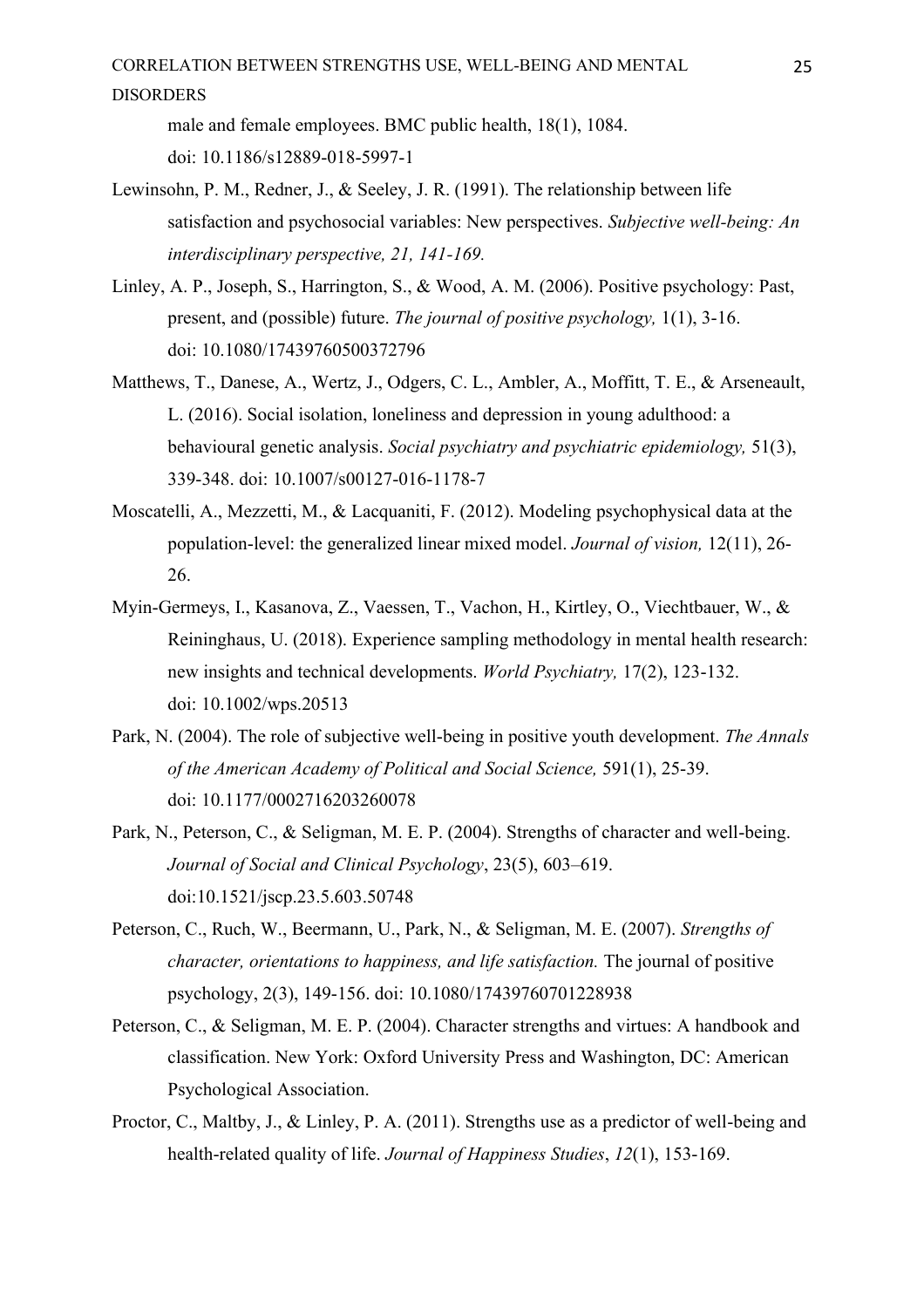doi: 10.1007/s10902-009-9181-2

- Seligman, M. E., & Csikszentmihalyi, M. (2000). Positive psychology. An introduction. *The American Psychologist*, *55*(1), 5–14. doi: 10.1037/0003-066X.55.1.5
- Tomaka, J., Thompson, S., & Palacios, R. (2006). The relation of social isolation, loneliness, and social support to disease outcomes among the elderly*. Journal of aging and health, 18(3), 359-384. doi: 10.1177/0898264305280993*
- Topp, C. W., Østergaard, S. D., Søndergaard, S., & Bech, P. (2015). The WHO-5 Well-Being Index: a systematic review of the literature*. Psychotherapy and psychosomatics, 84(3), 167-176. doi: 10.1159/000376585*
- Trull, T. J., & Ebner-Priemer, U. W. (2009). *Using experience sampling methods/ecological momentary assessment (ESM/EMA) in clinical assessment and clinical research: introduction to the special section. doi: 10.1037/a0017653*
- Victor, C. R., & Yang, K. (2012). The prevalence of loneliness among adults: a case study of the United Kingdom. *The Journal of psychology*, *146*(1-2), 85-104. doi: 10.1080/00223980.2011.613875
- Qualter, P., Vanhalst, J., Harris, R., Van Roekel, E., Lodder, G., Bangee, M., ... & Verhagen, M. (2015). Loneliness across the life span. *Perspectives on Psychological Science*, *10*(2), 250-264. doi: 10.1080/00223980.2011.613875
- WHO, (2017). Depression and Other Common Mental Disorders: Global Health Estimates. *World Health Organization, Geneva*.
- WHO, (n.d.). *Depression*. https://www.who.int/health-topics/depression#tab=tab\_1
- Zigmond AS, Snaith RP. The hospital anxiety and depression scale. Acta Psychiatrica Scandinavica 1983; 67: 361-370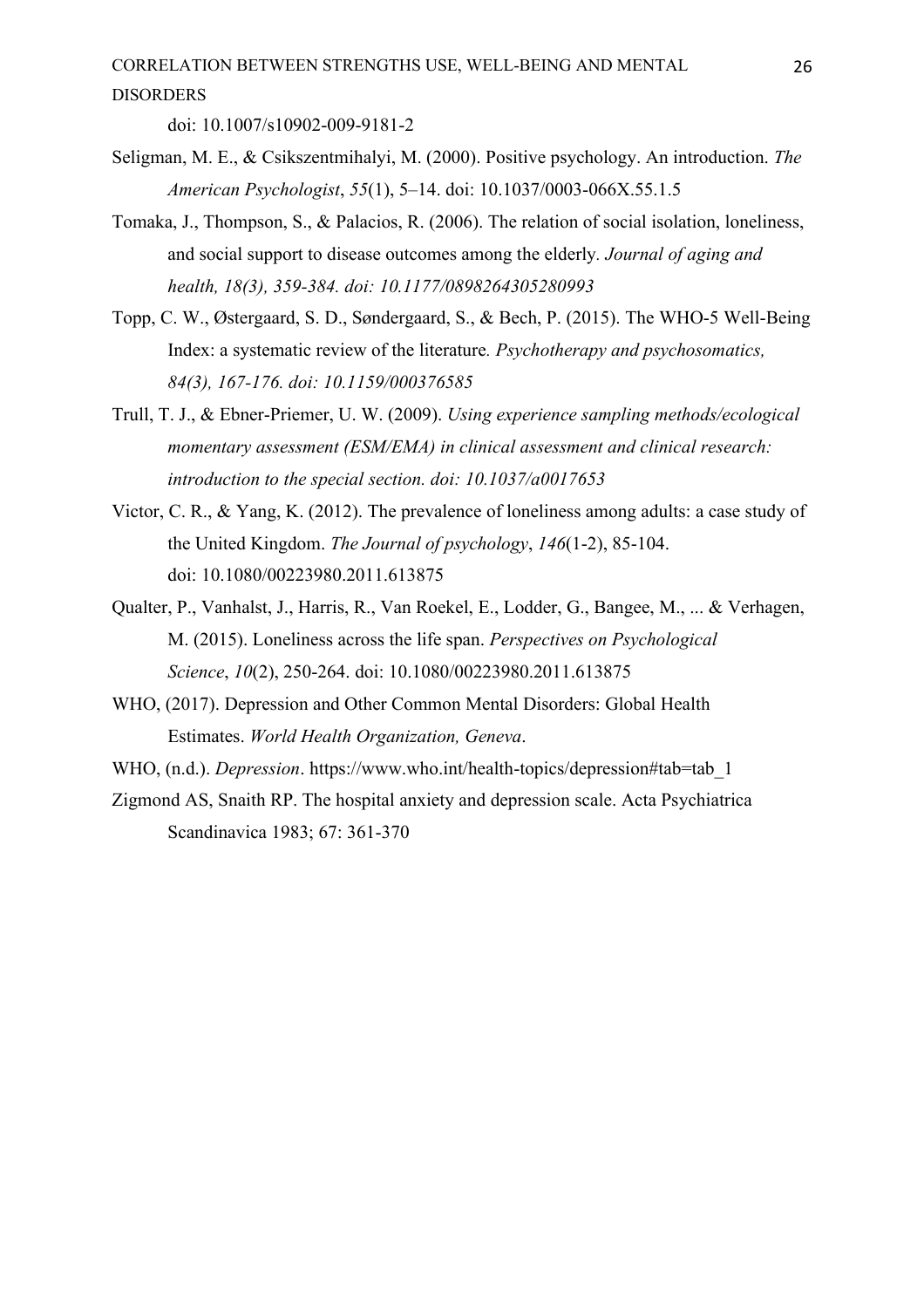#### **Appendices**

#### <span id="page-27-1"></span><span id="page-27-0"></span>**Appendix A**

### **Informed Consent**

### **Goal**

The goal of this study is to collect information about the use of character strengths and the well-being of young adults who experience symptoms of depression and/or anxiety. Further, the study wants to examine possible correlations and possible bi-directional relationships between character strengths use and perceived well-being.

#### **Procedure**

You will be asked several questions through the online application "Ethica" for seven days. The study will consist of multiple questions asking about your perceived well-being, character strengths use, as well as about possible depressive or anxiety symptoms. The first questionnaire will consist of some more general questions about your perceived well-being, character strengths use and your depressive and anxiety symptoms. This will likely take around 15 minutes. For the following seven days you will receive three questionnaires. You will get the first reminder for filling out the questionnaire between 7am and 10am, the following reminder between 1pm and 4pm, and the third reminder will be sent between 7pm and 10pm. Each questionnaire will again ask about your perceived well-being, how you are feeling in terms of your symptoms and your character strengths use. Altogether, these questionnaires will probably take around three to five minutes. On the seventh day you will receive the same questionnaire as on the first day, which will again take around 15 minutes to complete.

#### **You can withdraw from the study at any time. You can ask questions at any moment.**

#### **Recording**

Your data will only be used for the purpose of this study. The data will only be seen by the researcher and their supervisor and will not be shared outside the research team.

#### **Participation is not expected to have any risks or consequences for you**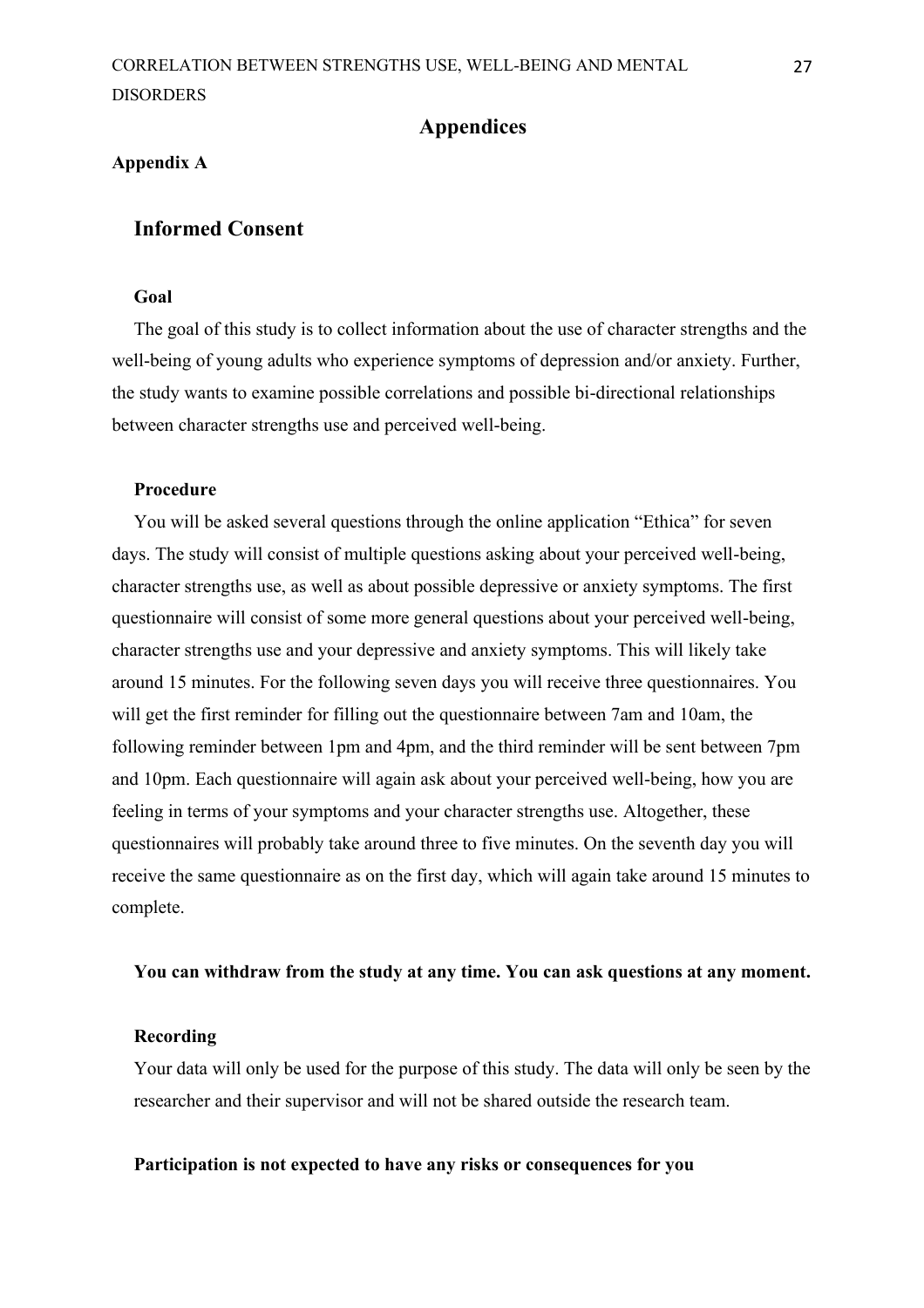- Your answers and details will be processed anonymously.
- We are just interested in the possible correlations of the variables, not your performance or your daily routine

#### **Informed consent**

I have read or the study has been read to me and understood the study. I have been able to ask questions about the study and my questions have been answered to my satisfaction.

- o Yes, I consent.
- o No, I do not consent.

I consent voluntarily to be a participant in this study and understand that I can refuse to answer questions and I can withdraw from the study at any time, without having to give a reason.

- o Yes, I consent.
- o No, I do not consent.

I understand that taking part in this study involves the recording of information through the application Ethica. I understand that I need to fill in questionnaires provided to me for seven days to complete the study.

- o Yes, I consent.
- o No, I do not consent.

I understand that the information collected about me will be processed anonymously and will not be shared beyond the study team.

- o Yes, I consent.
- o No, I do not consent.

## **Trait Questionnaire**

#### Hello!

Thank you for your participation in this study!

Today you will be asked some more general questions about your overall well-being and character strength use.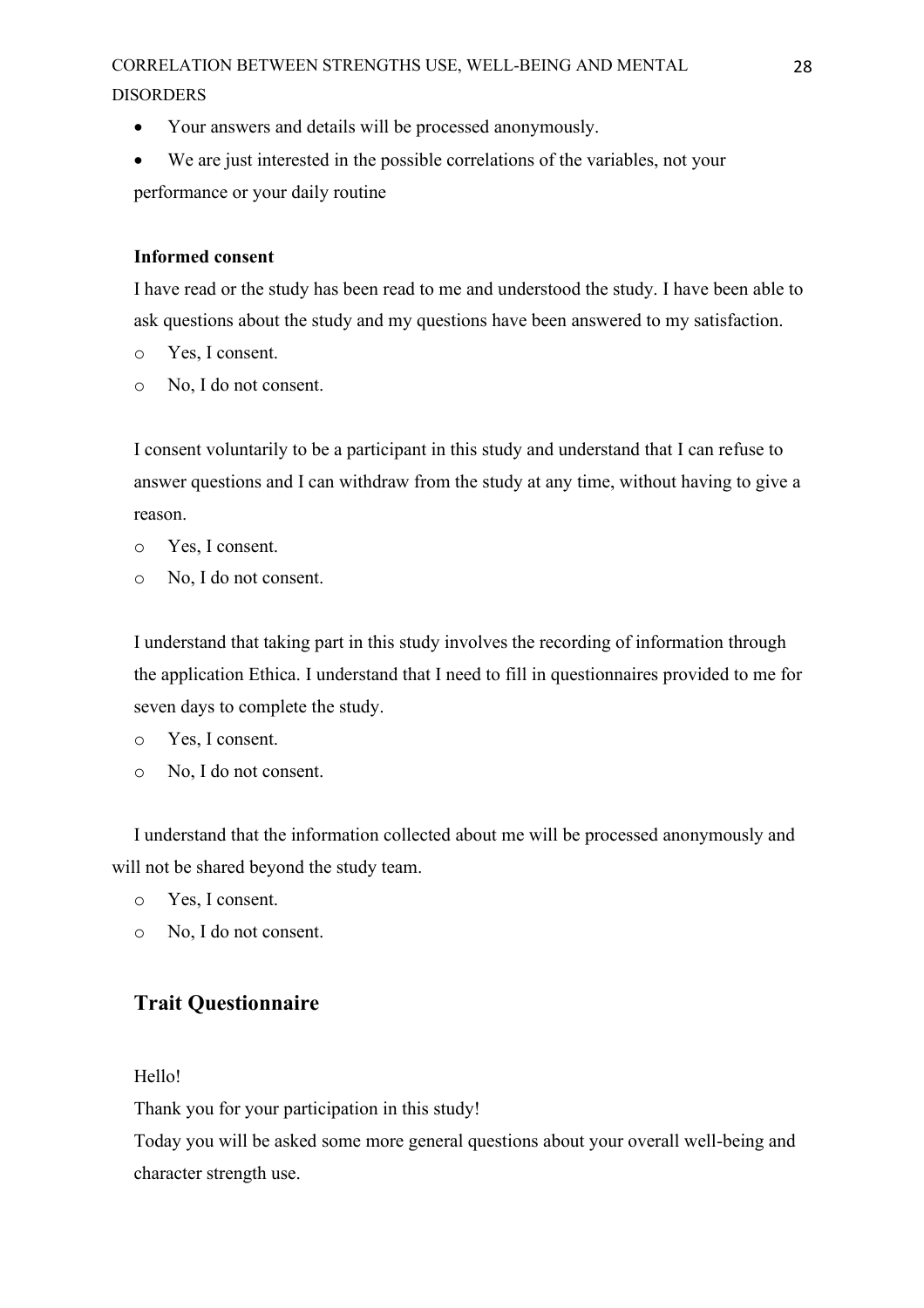This first questionnaire will probably take around 15 minutes to complete. Please stick through it and answer the questions honestly. Have fun!

In the next pages you will be presented with a set of statements asking you about your last week. Please select the statements that fit most to you.

Tick the box beside the reply that is closest to how you have been feeling in the past week.

Don't take too long over your replies: your immediate is best.

### I have felt cheerful and in good spirits.

- All of the time
- Most of the time
- More than half of the time
- Less than half of the time
- Some of the time
- At no time

I have felt calm and relaxed.

- All of the time
- Most of the time
- More than half of the time
- Less than half of the time
- Some of the time
- At no time

### I have felt active and vigorous.

- All of the time
- Most of the time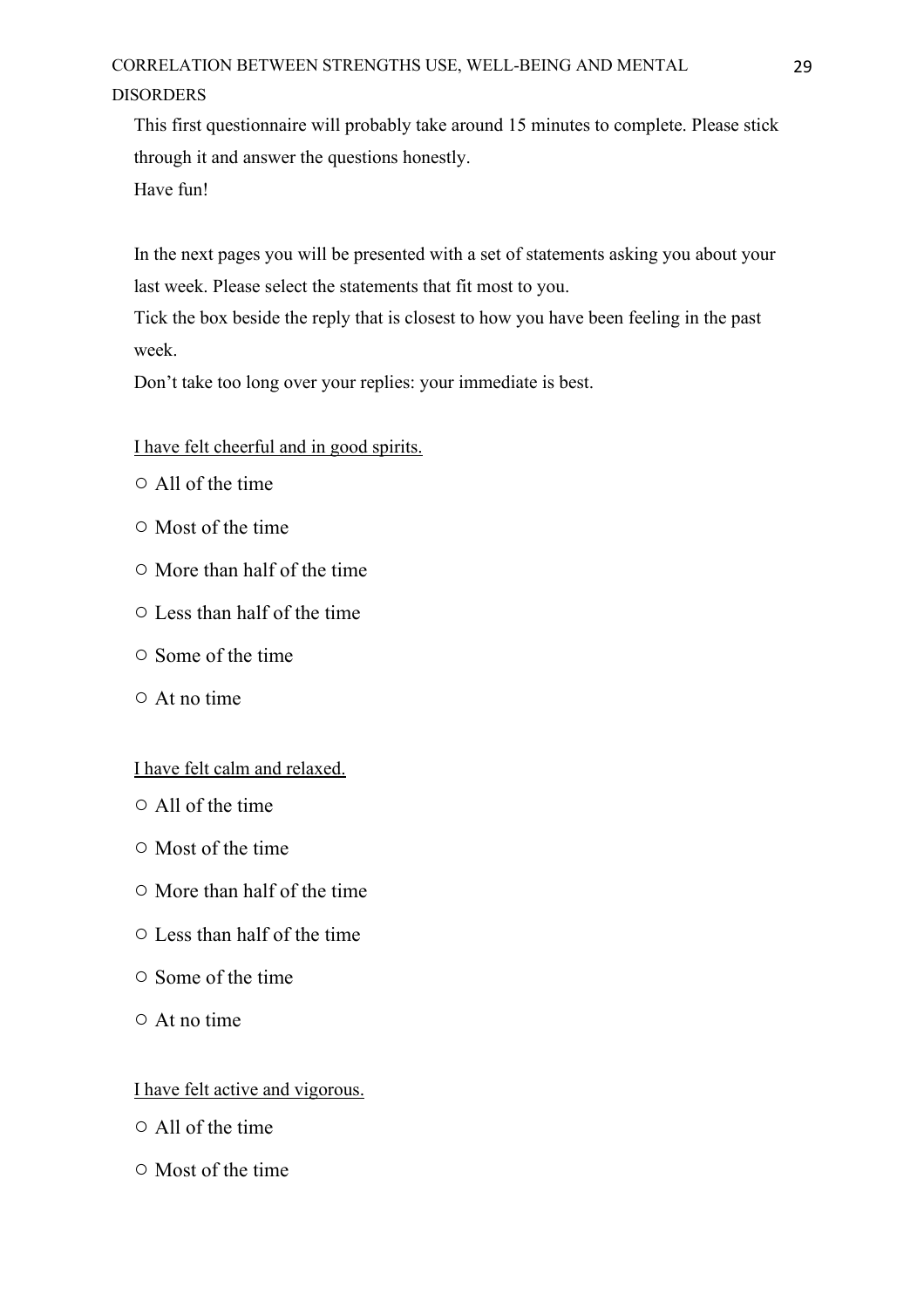- More than half of the time
- Less than half of the time
- Some of the time
- At no time

## I woke up feeling fresh and rested.

- All of the time
- Most of the time
- More than half of the time
- Less than half of the time
- Some of the time
- At no time

### My daily life has been filled with things that interest me.

- All of the time
- Most of the time
- More than half of the time
- Less than half of the time
- Some of the time
- At no time

## I feel tense or 'wound up'.

- Most of the time
- A lot of the time
- From time to time, occasionally
- Not at all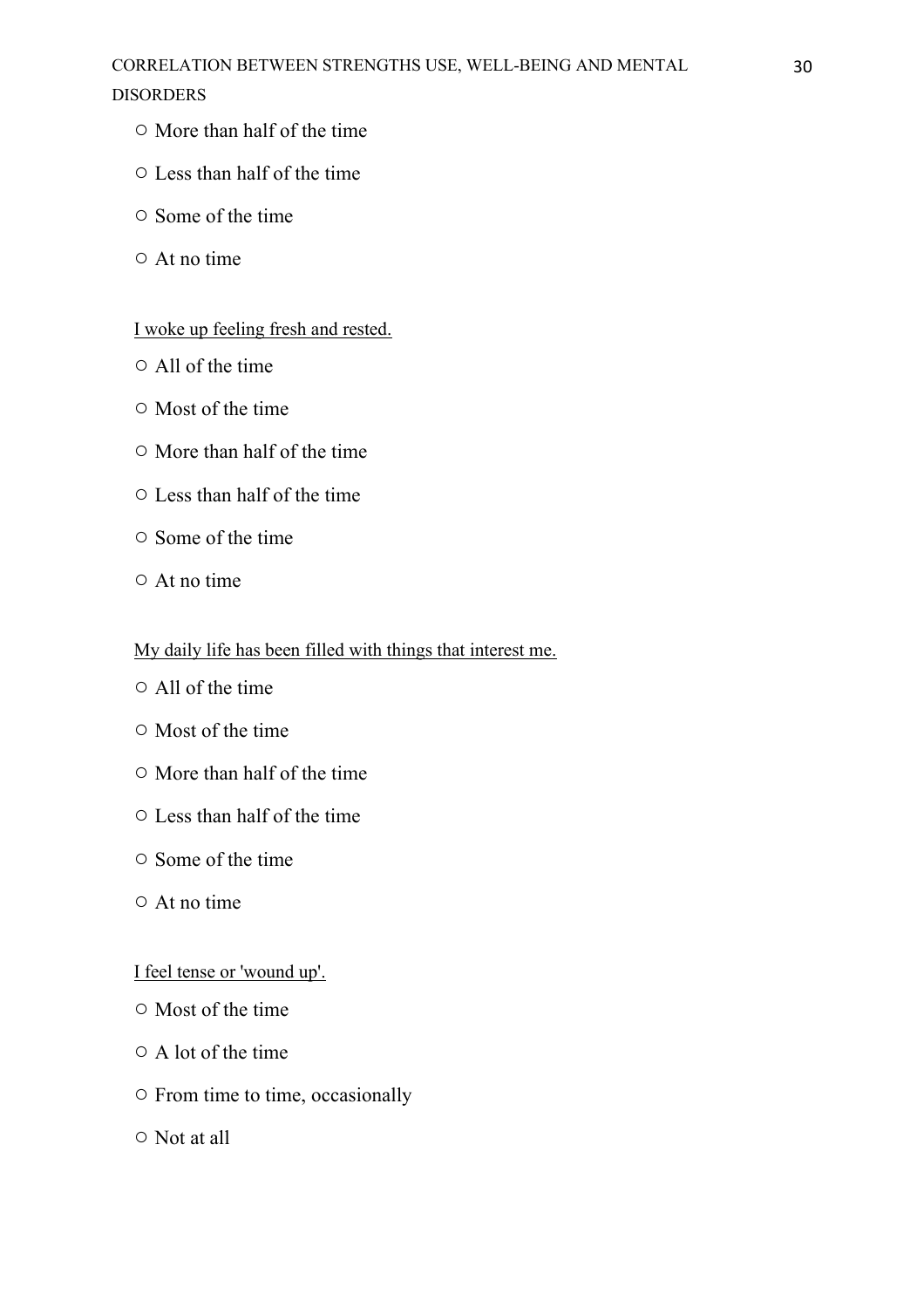## DISORDERS

I feel as if I am slowed down.

- Nearly all the time
- Very often
- Sometimes
- Not at all

## I still enjoy the things I used to enjoy.

- Definitely as much
- Not quite so much
- Only a little
- Hardly at all

## I get a sort of frightened feeling like 'butterflies' in the stomach.

- Not at all
- Occasionally
- Quite often
- Very often

I get a sort of frightened feeling as if something awful is about to happen.

- Very definitely and quite badly
- Yes, but not too badly
- A little, but it doesn't worry me
- Not at all

## I have lost interest in my appearance.

- Definitely
- I don't take as much care as I should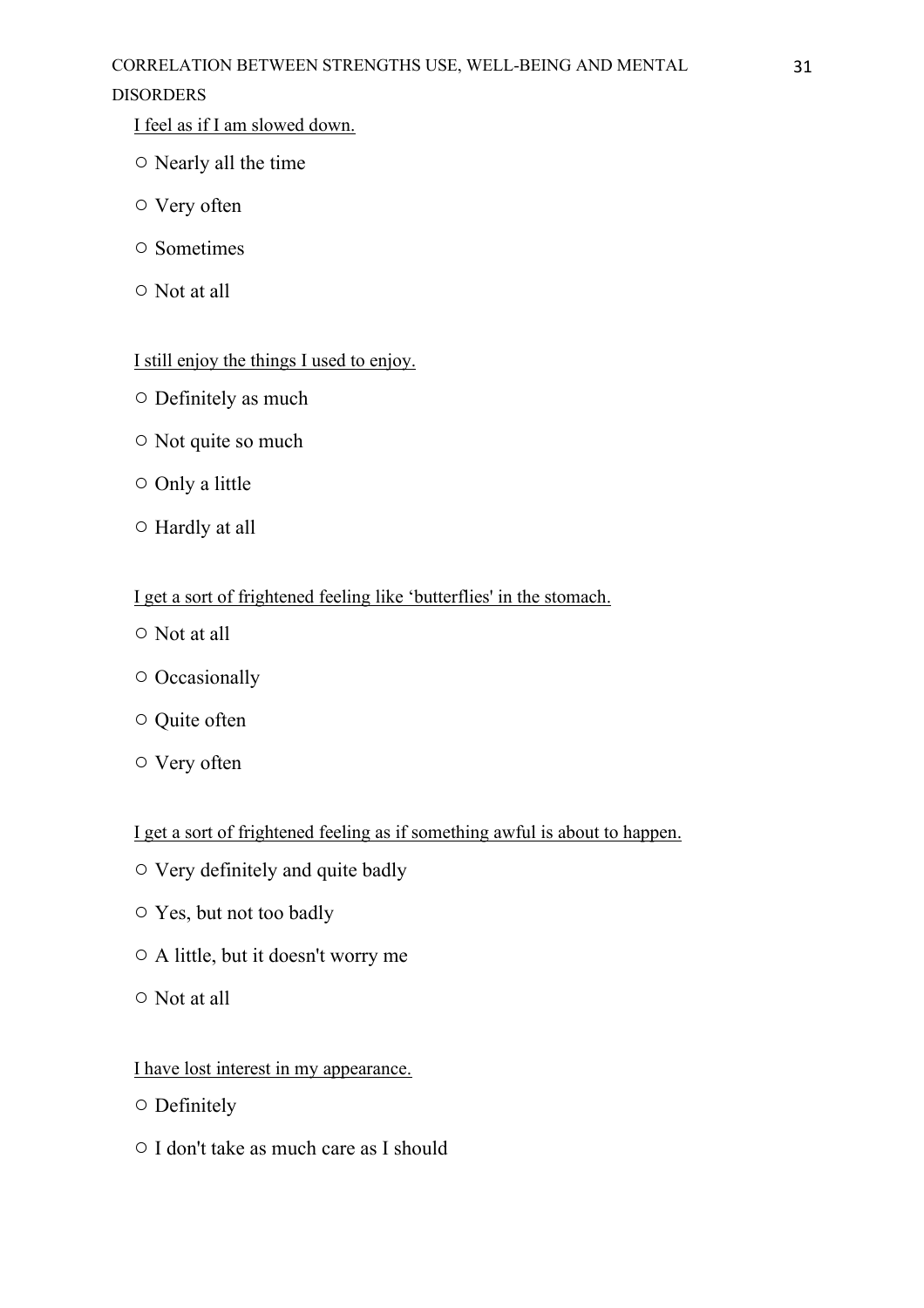- I may not take quite as much care
- I take just as much care as ever

### I can laugh and see the funny side of things.

- As much as I always could
- Not quite so much now
- Definitely not so much now
- Not at all

### I feel restless as I have to be on the move.

- Very much indeed
- Quite a lot
- Not very much
- Not at all

### Worrying thoughts go through my mind.

- A great deal of the time
- A lot of the time
- From time to time, but not too often
- Only occasionally

### I look forward with enjoyment to things.

- As much as I ever did
- Rather less than I used to
- Definitely less than I used to
- Hardly at all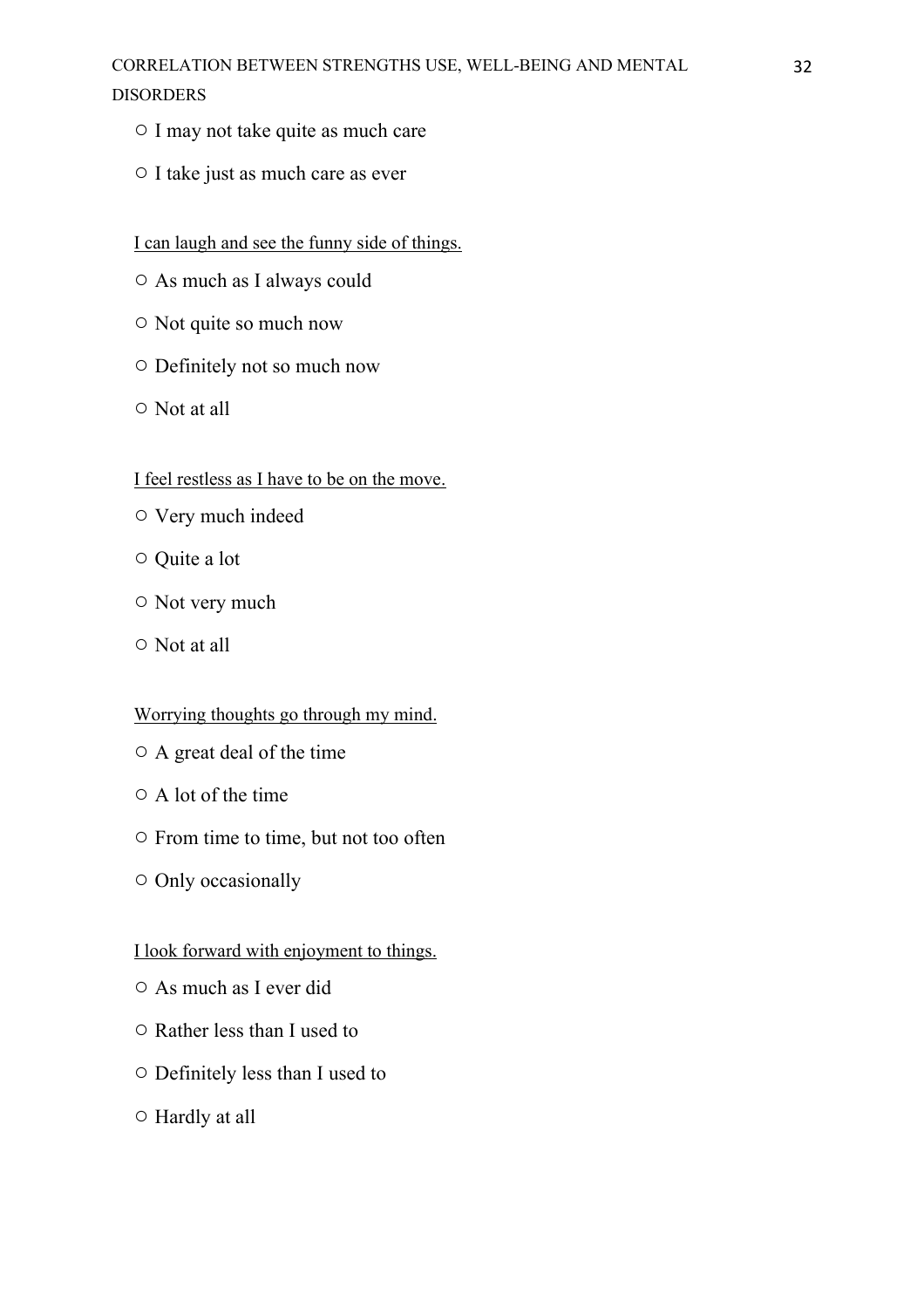## DISORDERS

I feel cheerful.

- Not at all
- Not often
- Sometimes
- Most of the time

## I get sudden feelings of panic.

- Very often indeed
- Quite often
- Not very often
- Not at all

## I can sit at ease and feel relaxed.

- Definitely
- Usually
- Not often
- Not at all

## I can enjoy a good book or radio or TV program.

- Often
- Sometimes
- Not often
- Very seldom

The next couple of questions will be directed to your character strength and use.

Stick through

Please choose one option in response to each statement. All of the questions reflect statements that many people would find desirable, but we want you to answer only in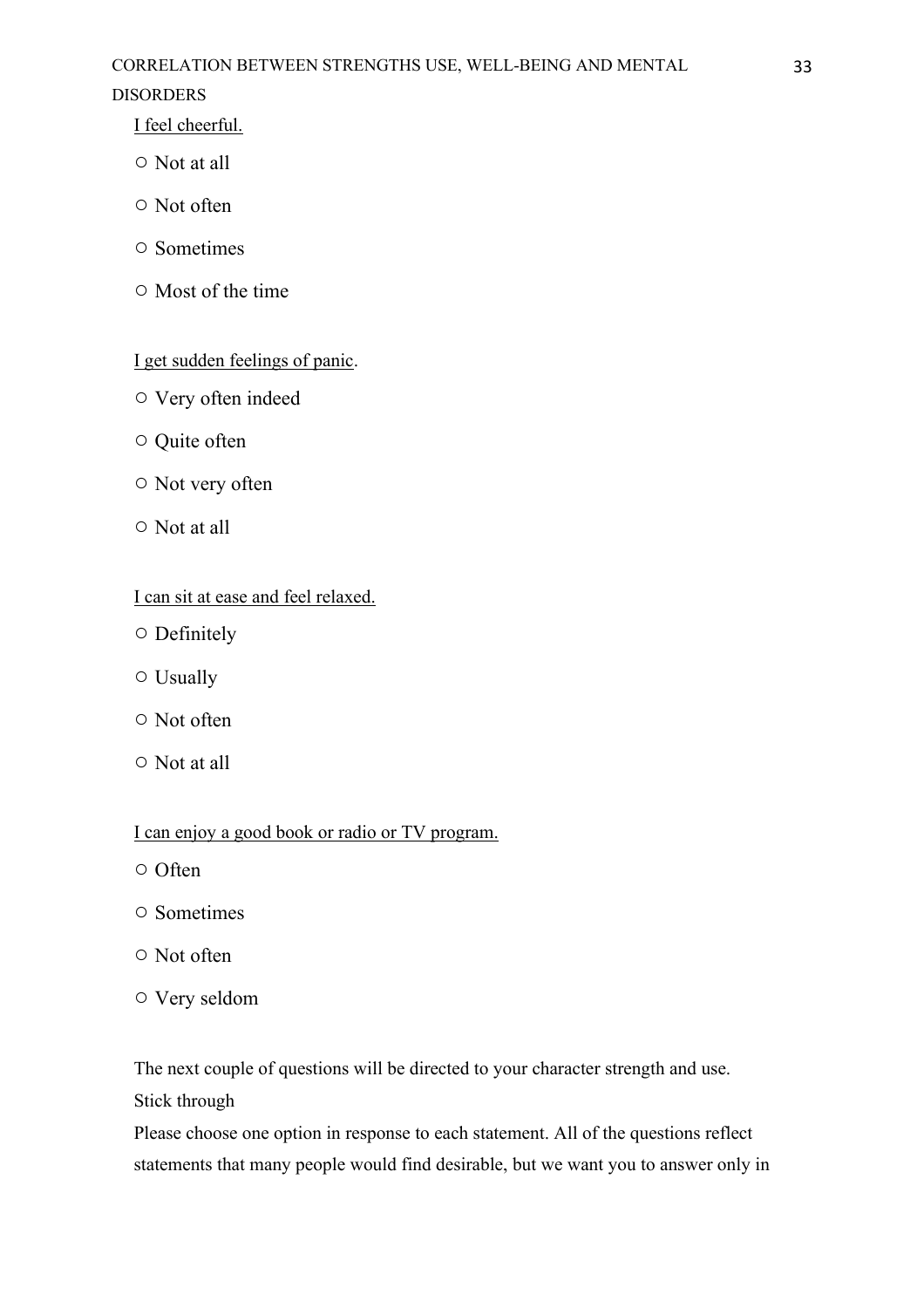terms of whether the statement describes what you are like. Please be honest and accurate!

### **\*Originally the items for the character strengths "love" were asked here\***

### I am regularly able to do what I do best.

- Strongly agree
- Agree
- More or less agree
- Neither agree nor disagree
- More or less disagree
- Disagree
- Strongly disagree

#### I always play to my strength.

- Strongly agree
- Agree
- More or less agree
- Neither agree nor disagree
- More or less disagree
- Disagree
- Strongly disagree

#### I always try to use my strengths.

- Strongly agree
- Agree
- More or less agree
- Neither agree nor disagree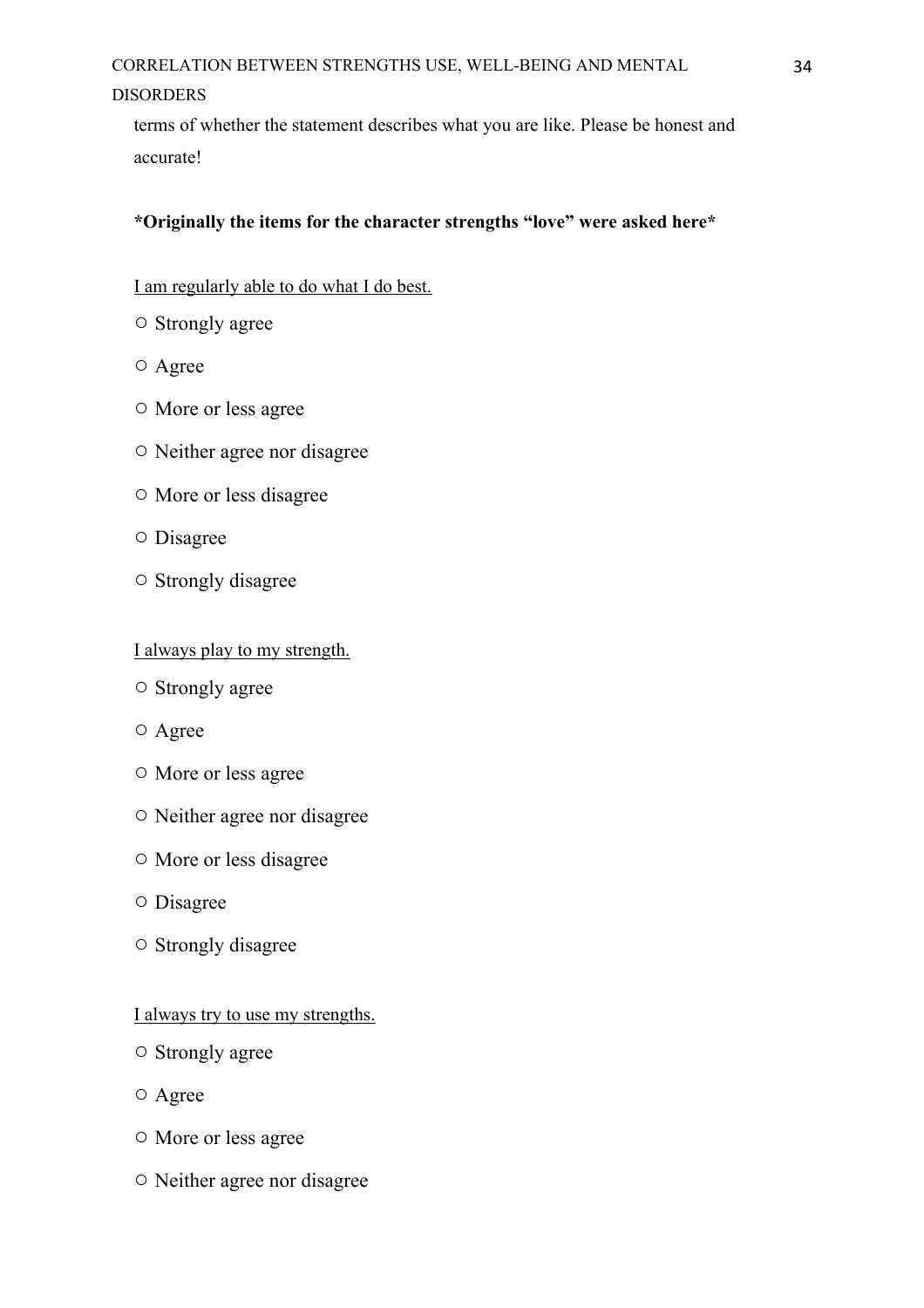- More or less disagree
- Disagree
- Strongly disagree

### I achieve what I want by using my strengths.

- Strongly agree
- Agree
- More or less agree
- Neither agree nor disagree
- More or less disagree
- Disagree
- Strongly disagree

### I use my strengths every day.

- Strongly agree
- Agree
- More or less agree
- Neither agree nor disagree
- More or less disagree
- Disagree
- Strongly disagree

### I use my strengths to get what I want out of life.

- Strongly agree
- Agree
- More or less agree
- Neither agree nor disagree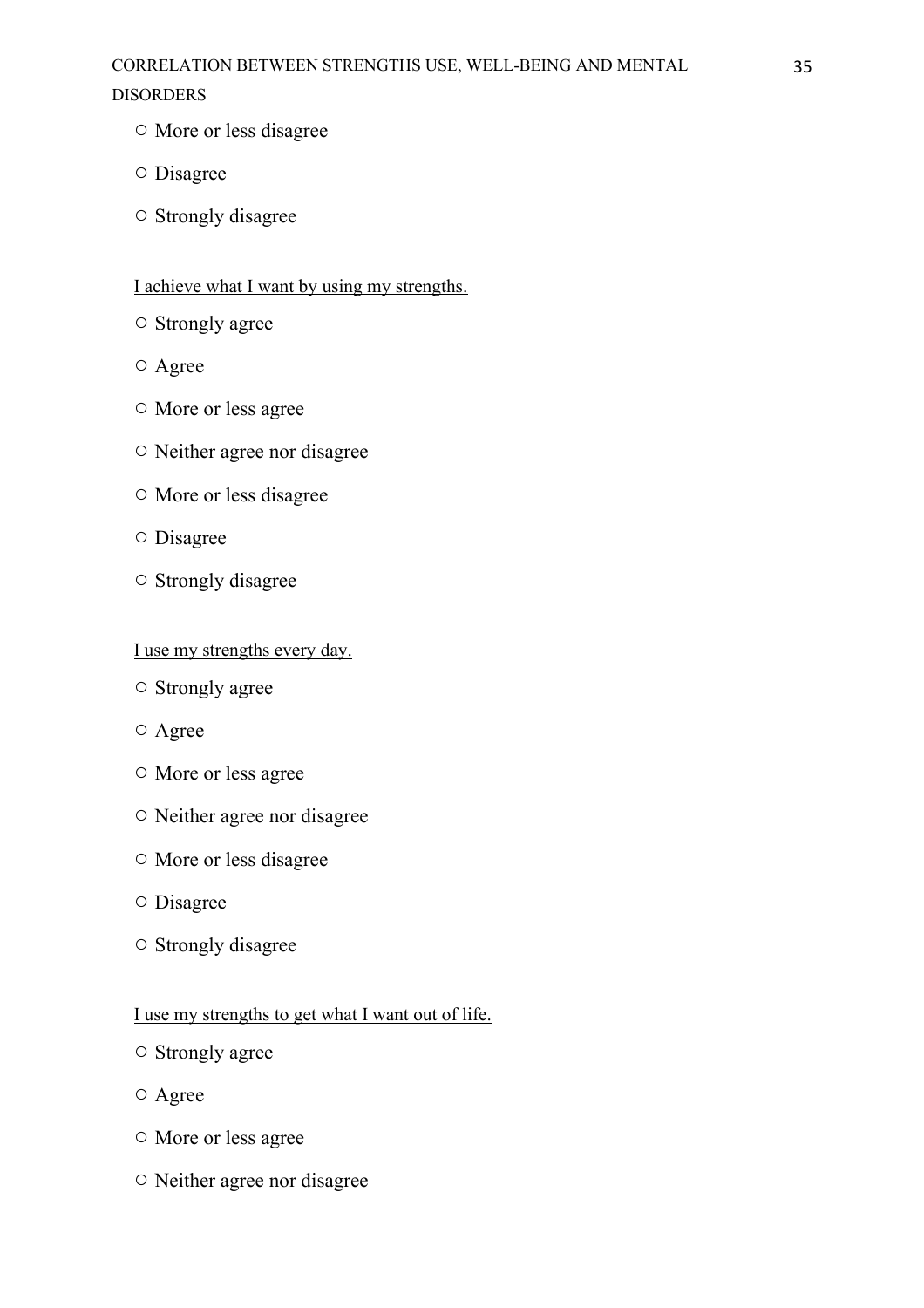- More or less disagree
- Disagree
- Strongly disagree

### My work gives me lots of opportunities to use my strengths.

- Strongly agree
- Agree
- More or less agree
- Neither agree nor disagree
- More or less disagree
- Disagree
- Strongly disagree

### My life presents me with lots of different ways to use my strengths.

- Strongly agree
- Agree
- More or less agree
- Neither agree nor disagree
- More or less disagree
- Disagree
- Strongly disagree

#### Using my strengths comes naturally to me.

- Strongly agree
- Agree
- More or less agree
- Neither agree nor disagree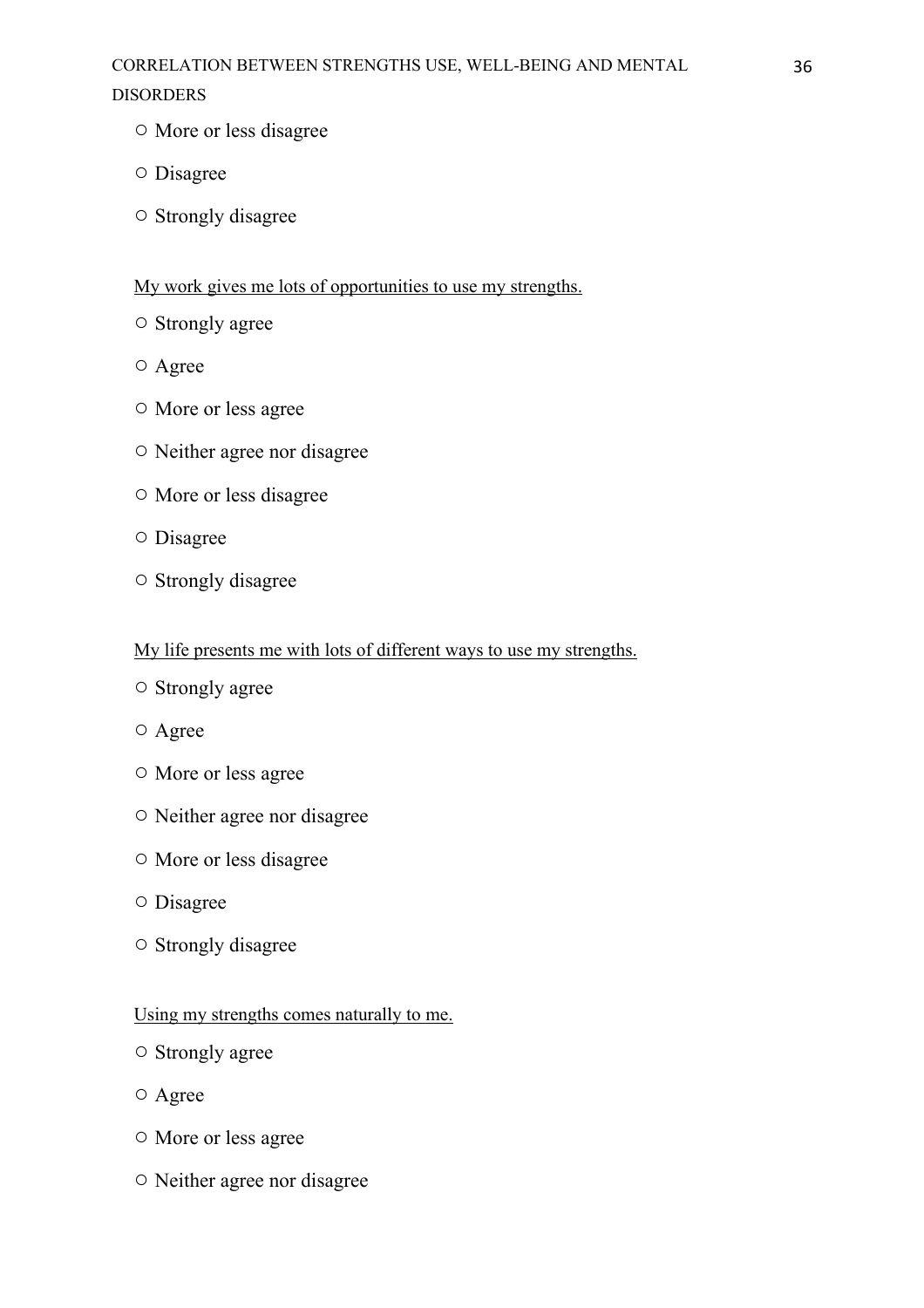- More or less disagree
- Disagree
- Strongly disagree

## I find it easy to use my strengths in the things I do.

- Strongly agree
- Agree
- More or less agree
- Neither agree nor disagree
- More or less disagree
- Disagree
- Strongly disagree

### I am able to use my strengths in lots of different situations.

- Strongly agree
- Agree
- More or less agree
- Neither agree nor disagree
- More or less disagree
- Disagree
- Strongly disagree

## Most of my time is spent doing the things I am good at doing.

- Strongly agree
- Agree
- More or less agree
- Neither agree nor disagree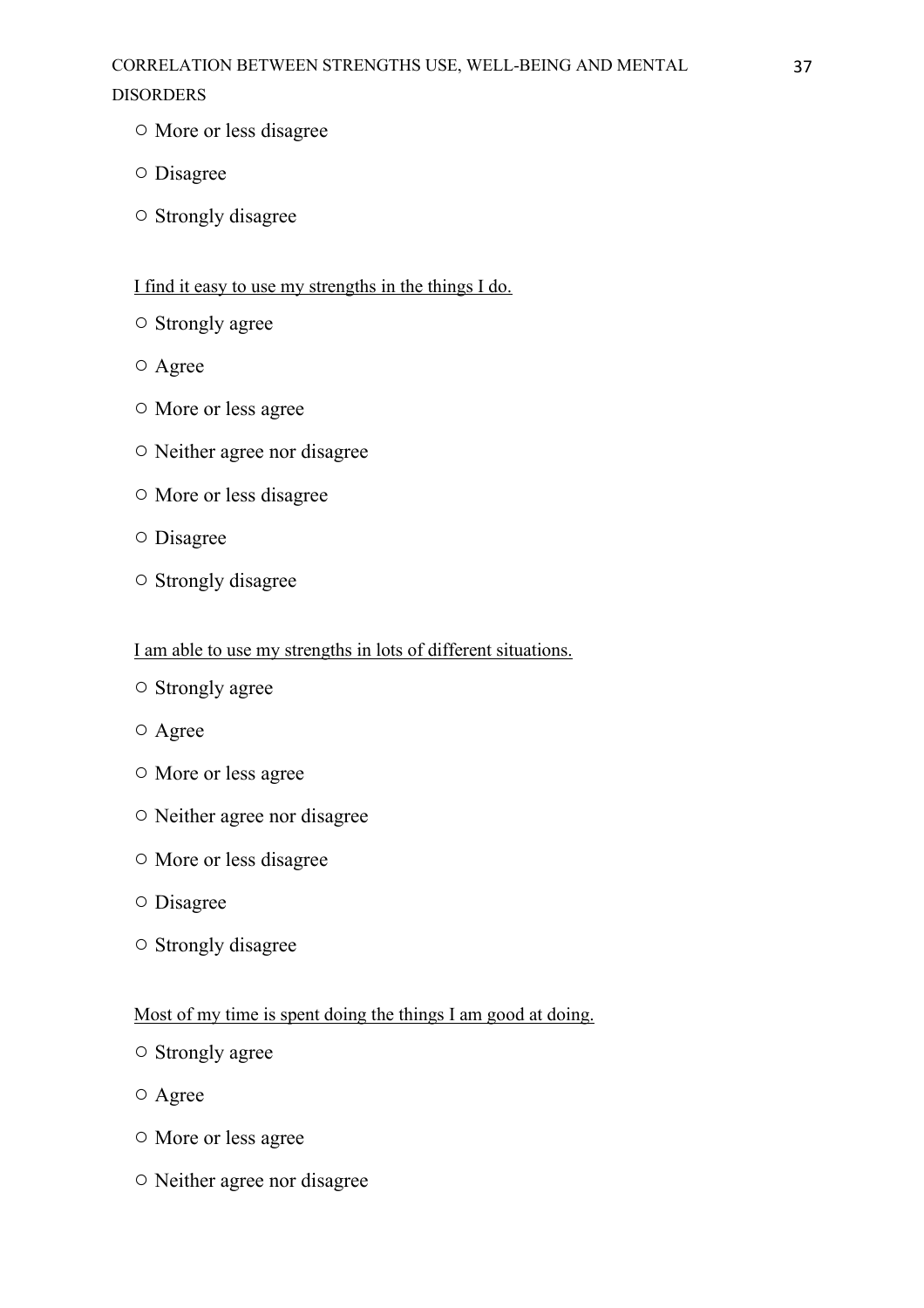- More or less disagree
- Disagree
- Strongly disagree

## Using my strengths is something I am familiar with.

- Strongly agree
- Agree
- More or less agree
- Neither agree nor disagree
- More or less disagree
- Disagree
- Strongly disagree

### I am able to use my strengths in lots of different ways.

- Strongly agree
- Agree
- More or less agree
- Neither agree nor disagree
- More or less disagree
- Disagree
- Strongly disagree

Thank you for filling in the first questionnaire!

For the next 7 days you will receive 3 short questionnaires a day.

Do not worry, today you are done with answering our survey.

See you tomorrow morning!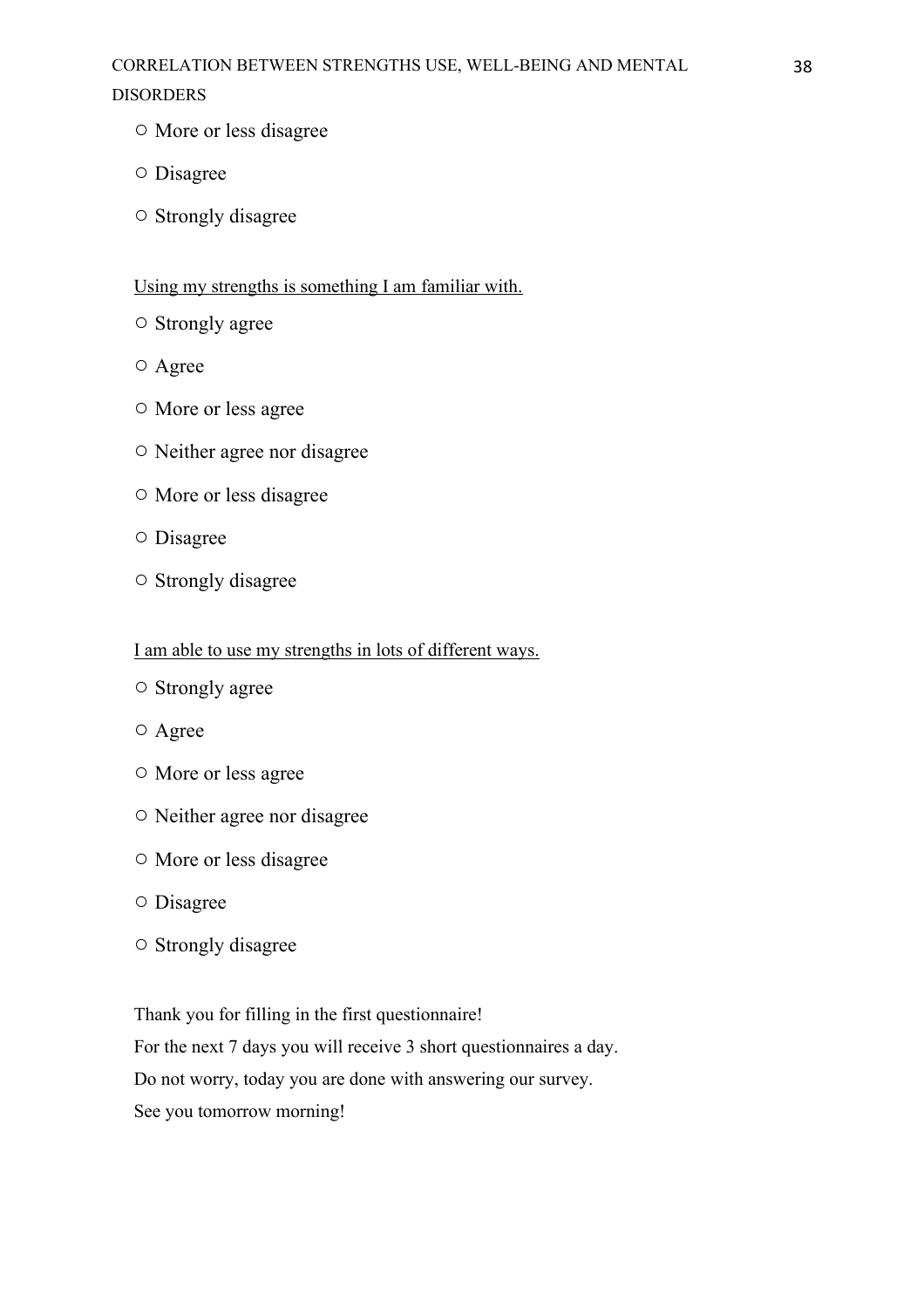## **State Questionnaire**

Welcome back!

Please fill in the few next questions. This will only take a couple of seconds.

Do you feel happy at the moment?

- $\circ$  0
- 1
- 2
- 3
- 4
- 5
- 
- 6
- 7
- 8
- 9
- 10

At the moment I feel able to do what I do best.

- Strongly Agree
- Agree
- Somewhat agree
- Neutral
- Somewhat disagree
- Disagree
- Strongly Disagree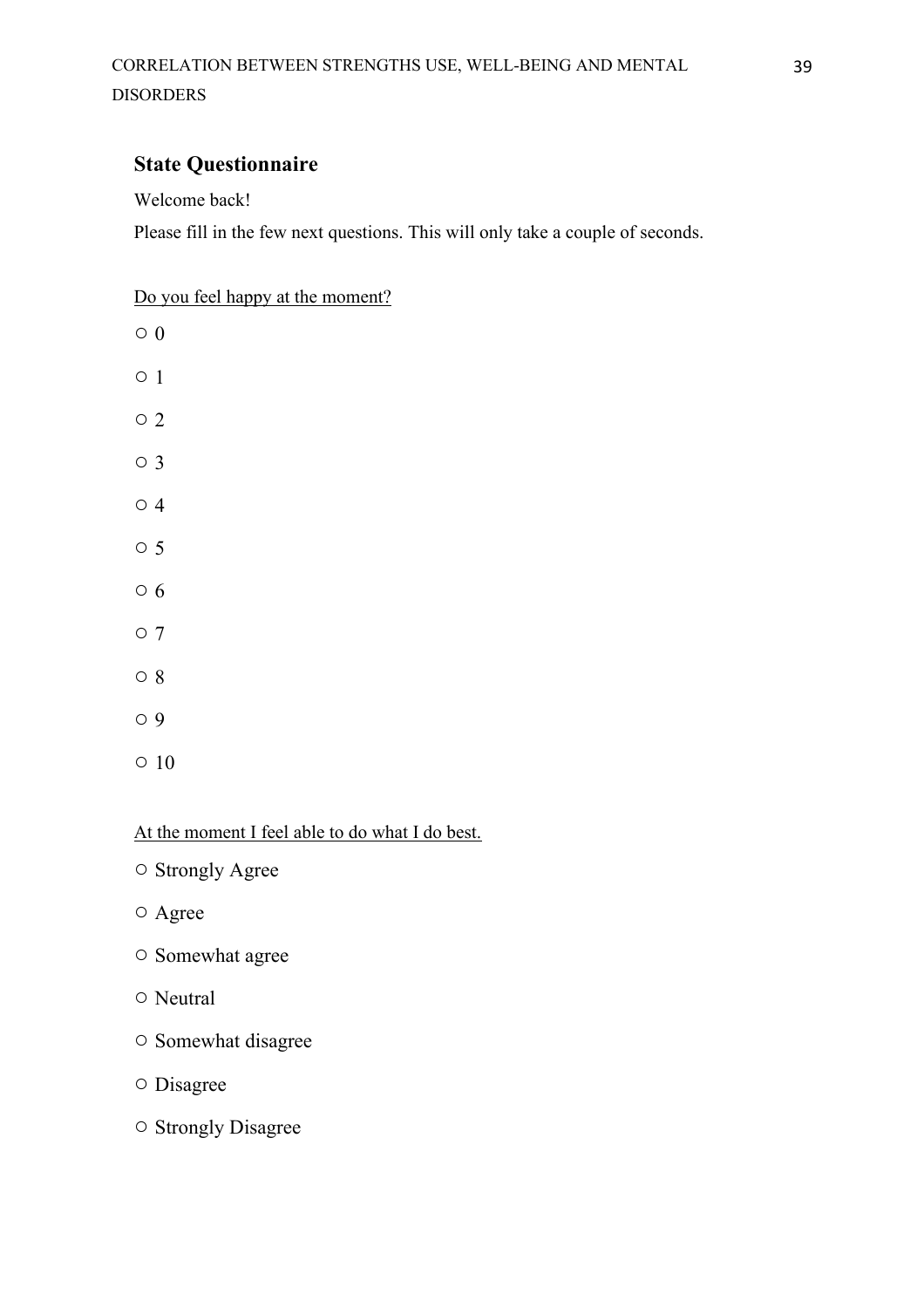At the moment I feel able to use my strengths in different ways.

- Strongly Agree
- Agree
- Somewhat agree
- Neutral
- Somewhat disagree
- Disagree
- Strongly Disagree

## I feel important to other people at the moment.

- Strongly Agree
- Agree
- Somewhat agree
- Neutral
- Somewhat disagree
- Disagree
- Strongly Disagree

## How anxious do you feel right now?

- Very much
- Quite a lot
- Not very much
- Not at all

## To what extend do you feel down right now?

- Very much
- Quite a lot